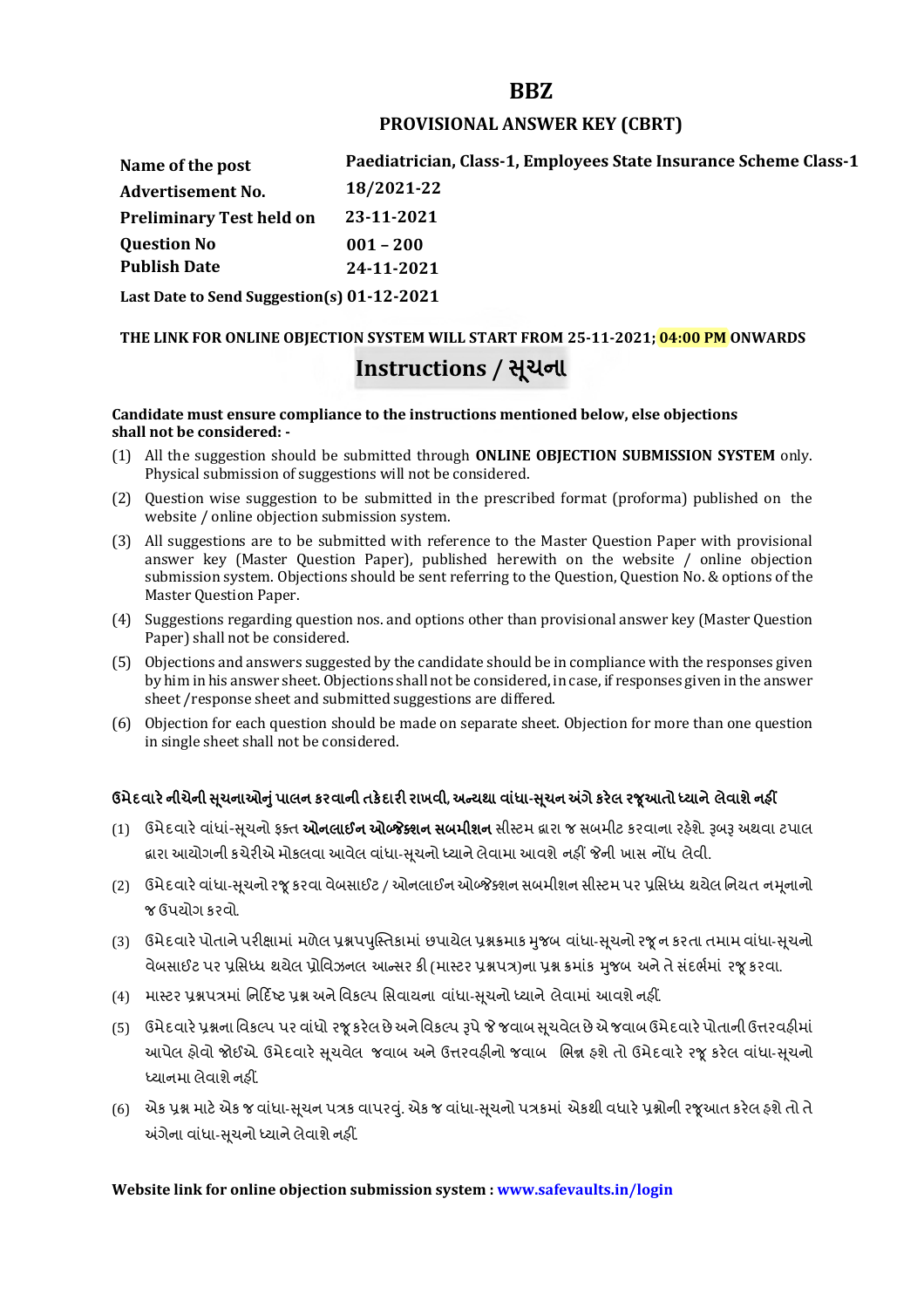- **001. Young child presents with limp, cough and no fever since 2 days. Local examination shows signs of inflammation in left hip joint. CBC shows normal total and differential count. CRP is normal. The diagnosis?**
	- **(A) Psoriatic arthritis (B) Septic arthritis**

- **(C) Juvenile arthritis (D) Transient synovitis**
- **002. Identify the mode of inheritance.**



**BBZ - MASTER ] 1 P.T.O.**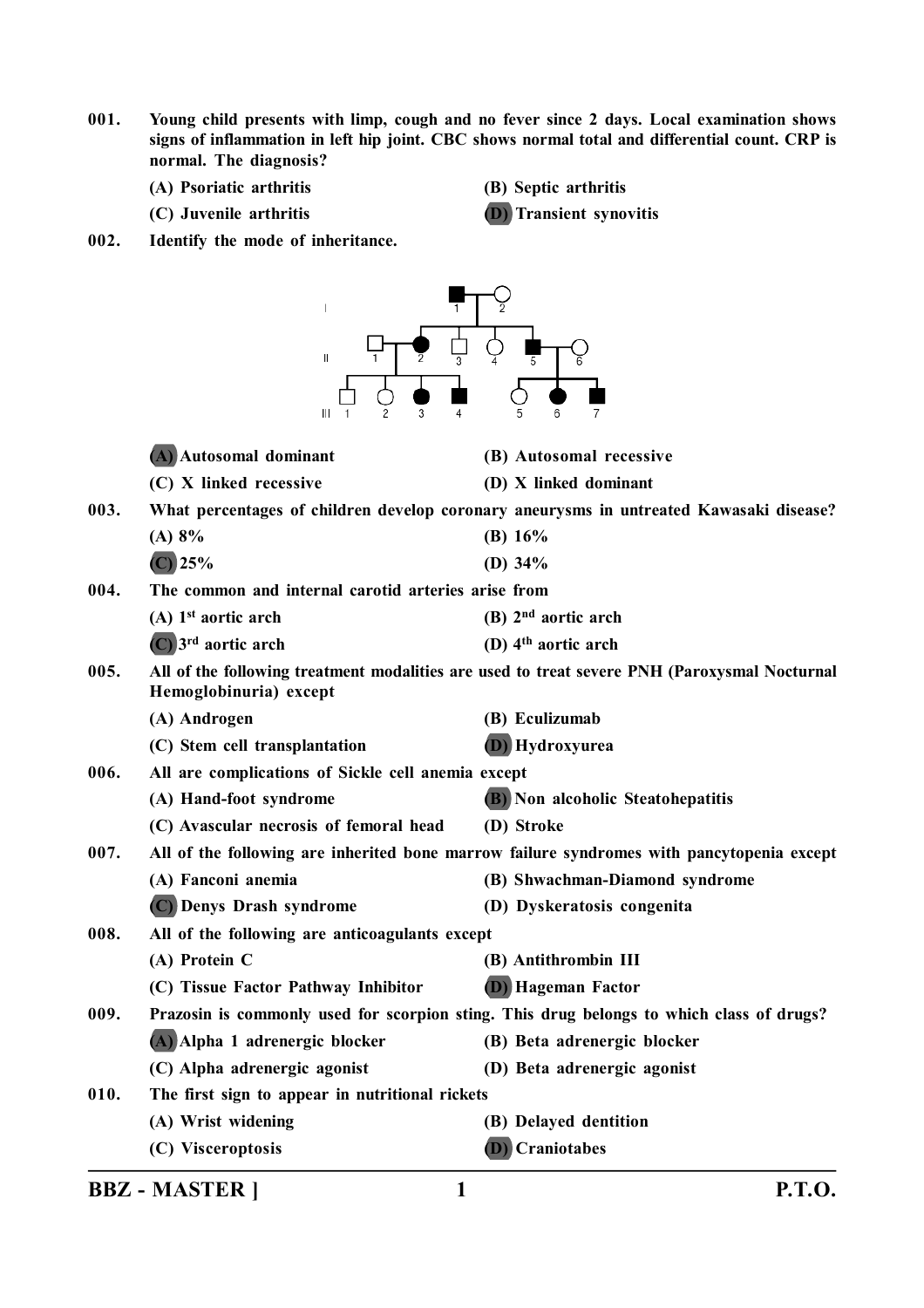| 011. | Raised serum phosphate is seen                                                                                                                                          |                                                                                                                                                                                      |  |  |
|------|-------------------------------------------------------------------------------------------------------------------------------------------------------------------------|--------------------------------------------------------------------------------------------------------------------------------------------------------------------------------------|--|--|
|      | (A) Renal rickets                                                                                                                                                       | (B) Nutritional rickets                                                                                                                                                              |  |  |
|      | (C) None of the above                                                                                                                                                   | (D) Both $(A)$ and $(B)$                                                                                                                                                             |  |  |
| 012. |                                                                                                                                                                         | According to "Indian Medical Council (Professional Conduct, Etiquette and Ethics)<br>Regulations, 2002", all of the following are considered unethical except                        |  |  |
|      | (A) Advertising about a drug                                                                                                                                            | (B) Running an open shop                                                                                                                                                             |  |  |
|      | (C) Receiving commission                                                                                                                                                | <b>(D)</b> Public declaration of charges                                                                                                                                             |  |  |
| 013. | A newborn with bilateral choanal atresia shows the following clinical feature                                                                                           |                                                                                                                                                                                      |  |  |
|      | (A) Cry relives cyanosis                                                                                                                                                | (B) Prone positioning reduces distress                                                                                                                                               |  |  |
|      | (C) Usually asymptomatic                                                                                                                                                | (D) Purulent nasal secretions                                                                                                                                                        |  |  |
| 014. | PEEP at 8 cm H2O. What is the expiratory Time (Te)?                                                                                                                     | On ventilator, respiratory rate (RR) is set at 30 cpm, tidal volume (TV) at 50 ml, Ti 0.5s and                                                                                       |  |  |
|      | $(A)$ 1.2 sec                                                                                                                                                           | $(B)$ 0.5 sec                                                                                                                                                                        |  |  |
|      | $(C)$ 1.5 sec                                                                                                                                                           | $(D)$ 1.1 sec                                                                                                                                                                        |  |  |
| 015. |                                                                                                                                                                         | A 3 and half year old blonde, blue eyed girl developed recurrent non bilious emesis. She had<br>delayed development, eczema and a musty odour of urine. The most likely diagnosis is |  |  |
|      | (A) Wiskott-Aldrich syndrome                                                                                                                                            | (B) Galactosemia                                                                                                                                                                     |  |  |
|      | (C) Cystinosis                                                                                                                                                          | <b>(D)</b> Phenyl ketonuria                                                                                                                                                          |  |  |
| 016. | of GERD is called as                                                                                                                                                    | A 1 year old child had recurrent nonbilious vomiting and aspiration. He was diagnosed to<br>have GERD. He also began to have bizarre neck posturing due to reflux. This complication |  |  |
|      | (A) Sandifer syndrome                                                                                                                                                   | (B) Miller-Dieker syndrome                                                                                                                                                           |  |  |
|      | (C) Seckel syndrome                                                                                                                                                     | (D) Kelley Seegmiller syndrome                                                                                                                                                       |  |  |
| 017. | The oral cavity of a young child showed large "Orange tonsils". He also had premature<br>coronary artery disease and hepatosplenomegaly. The most probable diagnosis is |                                                                                                                                                                                      |  |  |
|      | (A) Abetalipoproteinemia                                                                                                                                                | (B) Progeria                                                                                                                                                                         |  |  |
|      | (C) Tangier disease                                                                                                                                                     | (D) Cockayne syndrome                                                                                                                                                                |  |  |
| 018. | Microcephaly is seen in all of the following except                                                                                                                     |                                                                                                                                                                                      |  |  |
|      | (A) Lissencephaly                                                                                                                                                       | <b>B</b> ) Rickets                                                                                                                                                                   |  |  |
|      | (C) Birth asphyxia                                                                                                                                                      | (D) Trisomy 18                                                                                                                                                                       |  |  |
| 019. | Waddling gait is seen in                                                                                                                                                |                                                                                                                                                                                      |  |  |
|      | (A) Duchenne Muscular Dystrophy                                                                                                                                         | (B) Foot drop                                                                                                                                                                        |  |  |
|      | (C) Peripheral neuropathy                                                                                                                                               | (D) Tibial nerve palsy                                                                                                                                                               |  |  |
| 020. | Excretory urogram shows 'cobra head' appearance of ureter in                                                                                                            |                                                                                                                                                                                      |  |  |
|      | (A) Ureterocoele                                                                                                                                                        | (B) Ureteric duplication                                                                                                                                                             |  |  |
|      | (C) Ureteric agenesis                                                                                                                                                   | (D) Posterior urethral valve                                                                                                                                                         |  |  |
| 021. | The diagnostic criteria for SIADH include all of the following except                                                                                                   |                                                                                                                                                                                      |  |  |
|      | (A) Clinical euvolemia                                                                                                                                                  | (B) Hyponatremia <135meq/L                                                                                                                                                           |  |  |
|      | (C) Increased urine osmolality                                                                                                                                          | (D) Increased serum osmolality                                                                                                                                                       |  |  |
|      |                                                                                                                                                                         |                                                                                                                                                                                      |  |  |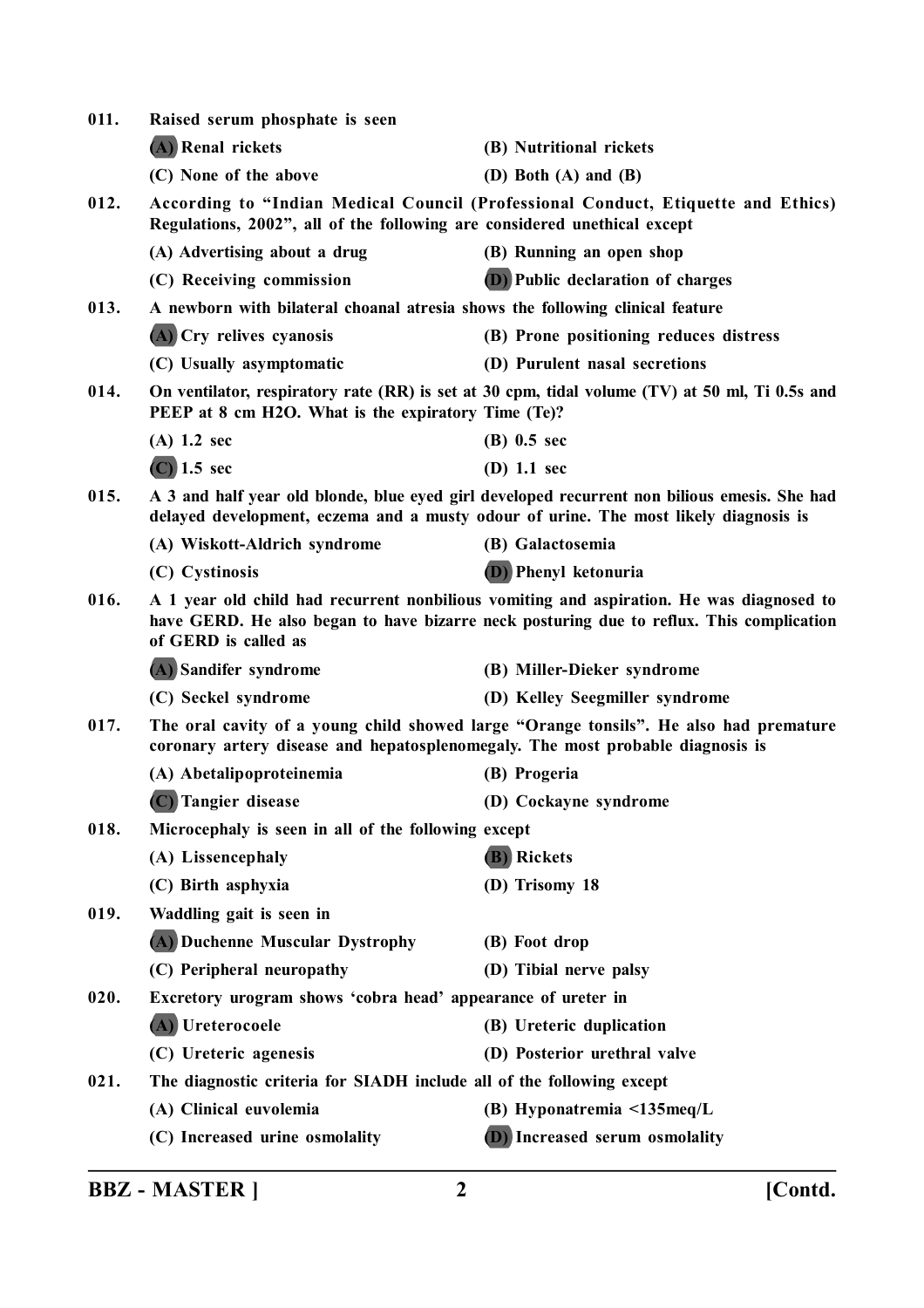| 022. | except                                                                              | The following are atypical presentations of PSGN (post streptococcal glomerulonephritis)  |
|------|-------------------------------------------------------------------------------------|-------------------------------------------------------------------------------------------|
|      | (A) Pulmonary edema                                                                 | (B) Hypertensive encephalopathy                                                           |
|      | (C) Congestive cardiac failure                                                      | <b>(D)</b> Arthritis                                                                      |
| 023. | All the following are predominantly small vessel vasculitis except                  |                                                                                           |
|      | (A) Wegener's granulomatosis                                                        | <b>(B)</b> Polyarteritis nodosa                                                           |
|      | (C) Churg Strauss syndrome                                                          | (D) Microscopic polyangitis                                                               |
| 024. | Hematuria, anterior lenticonus and sensorineural hearing loss are seen in           |                                                                                           |
|      | (A) Farber disease                                                                  | (B) Nail Patella syndrome                                                                 |
|      | (C) Alport syndrome                                                                 | (D) Cystinosis                                                                            |
| 025. | All of the following are true about minimal change nephrotic syndrome except        |                                                                                           |
|      | (A) The onset is between 2-6 years of age $(B)$ Persistent hypertension is common   |                                                                                           |
|      | (C) More common in boys                                                             | (D) Good prognosis                                                                        |
| 026. | hemodynamic status is?                                                              | The gold standard for measurement of central venous saturation (ScvO2) for monitoring of  |
|      | $(A)$ Co-oximetry                                                                   | (B) Pulse oximetry                                                                        |
|      | (C) Capnography                                                                     | (D) None of the above                                                                     |
| 027. |                                                                                     | Which of the following primitive reflex should disappear for rolling over to be attained? |
|      | (A) Moro's reflex                                                                   | (B) Palmar reflex                                                                         |
|      | (C) Asymmetric Tonic neck Reflex                                                    | (D) Gallant's reflex                                                                      |
| 028. | All of the following cause short stature except                                     |                                                                                           |
|      | (A) Renal failure                                                                   | (B) Celiac disease                                                                        |
|      | (C) Marfan syndrome                                                                 | (D) Pseudohypoparathyroidism                                                              |
| 029. | Which of the following subtypes of MPS doesn't result in severe mental retardation? |                                                                                           |
|      | (A) Hurler disease                                                                  | (B) Scheie disease                                                                        |
|      | (C) Sanfilippo disease                                                              | (D) Sly disease                                                                           |
| 030. | code 'Pink' suggests?                                                               | According to IMNCI (Integrated Management of Neonatal and Childhood Illness), the colour  |
|      | (A) Management in the primary health facility                                       | (B) Home management                                                                       |
|      | (C) Improve family and community practices                                          | <b>(D)</b> Referral                                                                       |
| 031. | The other name for infantile form of SMA is                                         |                                                                                           |
|      | (A) Kugelberg Welander disease                                                      | (B) Werdnig Hoffman disease                                                               |
|      | (C) Maroteaux lamy syndrome                                                         | (D) Pelizeus Merzbacker disease                                                           |
| 032. | Which is not true regarding Bernard Soulier syndrome?                               |                                                                                           |
|      | (A) Thrombocytopenia                                                                | (B) Macrothrombocytes                                                                     |
|      | (C) Ristocetin aggregation normal                                                   | (D) ADP aggregation is normal                                                             |
| 033. | Which is a minor criterion for diagnosis of rheumatic fever?                        |                                                                                           |
|      | (A) Fever                                                                           | (B) Chorea                                                                                |
|      | (C) Elevated ASLO                                                                   | (D) Subcutaneous nodules                                                                  |
|      |                                                                                     |                                                                                           |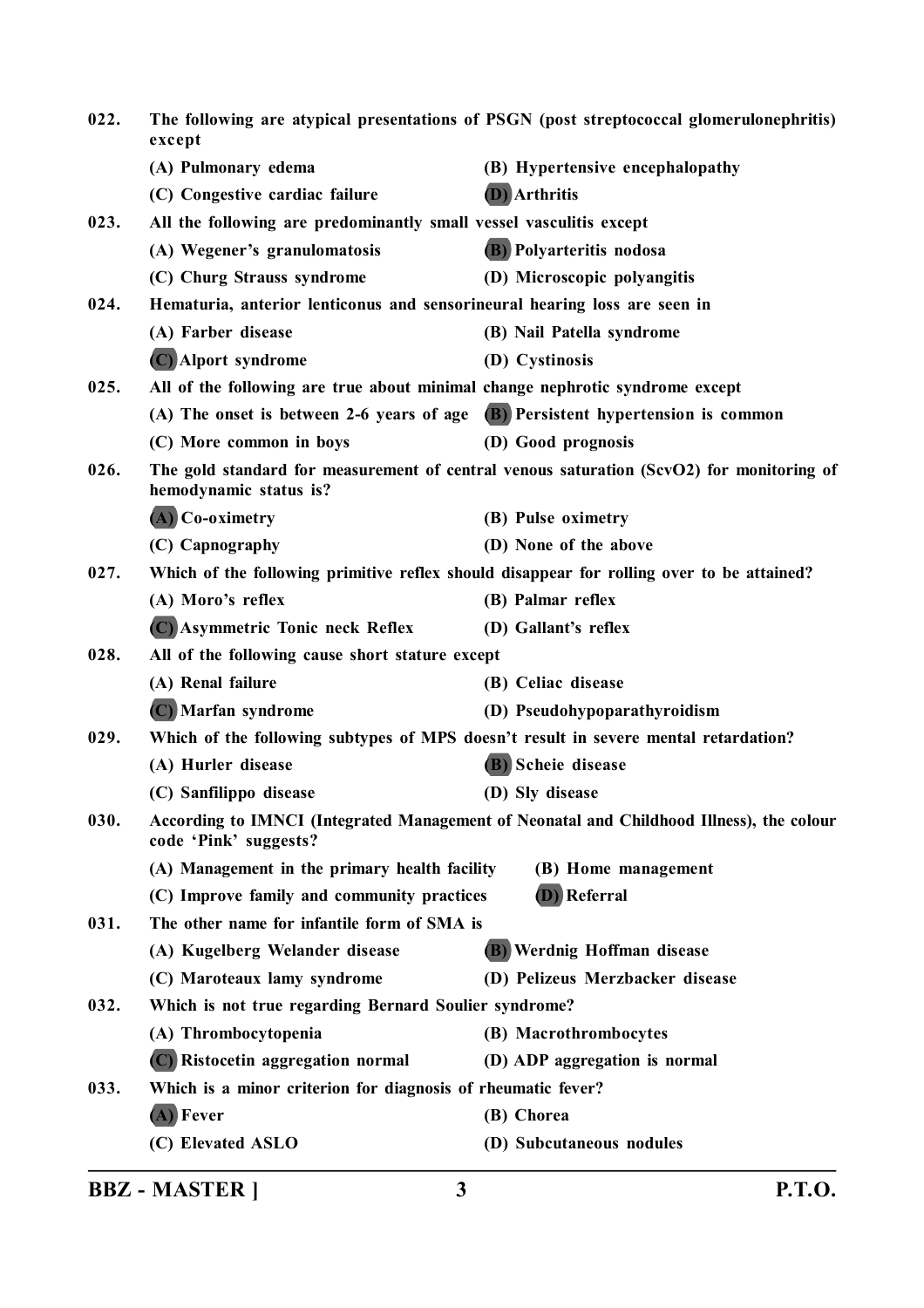| 034. | Lutembacher syndrome is                                                             |                                          |
|------|-------------------------------------------------------------------------------------|------------------------------------------|
|      | (A) Coarctation of aorta                                                            | (B) PDA with reversal of shunt           |
|      | (C) LVH in tetralogy of Fallot                                                      | (D) ASD associated with mitral stenosis  |
| 035. | All of the following are types of cardiomyopathy except?                            |                                          |
|      | (A) Restrictive                                                                     | (B) Dilated                              |
|      | (C) Distributive                                                                    | (D) Hypertrophic                         |
| 036. | Erythema marginatum is seen in                                                      |                                          |
|      | (A) Rheumatic fever                                                                 | (B) Normal newborn                       |
|      | (C) Parvovirus infection                                                            | (D) None of the above                    |
| 037. | Increased risk of infective endocarditis is seen in all of the following except     |                                          |
|      | (A) Restrictive VSD                                                                 | (B) ASD                                  |
|      | (C) Tetralogy of Fallot                                                             | (D) Left ventricular outflow obstruction |
| 038. | Which of the following is true regarding BCG vaccine?                               |                                          |
|      | (A) Diluent used is distilled water                                                 |                                          |
|      | (B) The efficacy of BCG vaccine is >95%                                             |                                          |
|      | (C) Subcutaneous injection is given                                                 |                                          |
|      | (D) BCG vaccine used in India is made of Danish 1331 strain                         |                                          |
| 039. | All of the following are true about autosomal recessive disorders except            |                                          |
|      | (A) Commonly seen in consanguineous marriages                                       |                                          |
|      | (B) Characterised by horizontal transmission                                        |                                          |
|      | (C) Characterised by vertical transmission                                          |                                          |
|      | (D) Hardy Weinberg formula can be used                                              |                                          |
| 040. | Which of the following milestones is the first to develop?                          |                                          |
|      | (A) Stranger anxiety                                                                | (B) Waving bye-bye                       |
|      | (C) Bidextrous reach                                                                | (D) Bisyllables                          |
| 041. | All of the following are true about enuresis except                                 |                                          |
|      | (A) Enuresis is diagnosed in $>5$ year old children                                 |                                          |
|      | (B) If daytime enuresis is absent, it requires extensive evaluation                 |                                          |
|      | (C) UTI should be ruled out                                                         |                                          |
|      | (D) Combination therapy works best                                                  |                                          |
| 042. | Which of the following classification of Xerophthalmia is wrong?                    |                                          |
|      | (A) X1A Conjunctival xerosis                                                        | (B) X1B Bitot spots                      |
|      | (C) X2A Corneal Xerosis                                                             | (D) XS Corneal scarring                  |
| 043. | The birth length of a child doubles at the age of                                   |                                          |
|      | $(A)$ 2 yrs                                                                         | $(B)$ 3 yrs                              |
|      | $(C)$ 4 yrs                                                                         | $(D)$ 5 yrs                              |
| 044. | An 8 year old child has developmental age of 2 years. His developmental quotient is |                                          |
|      | $(A)$ 25                                                                            | $(B)$ 30                                 |
|      | $(C)$ 40                                                                            | $(D)$ 50                                 |

**BBZ - MASTER ] 4 [Contd.**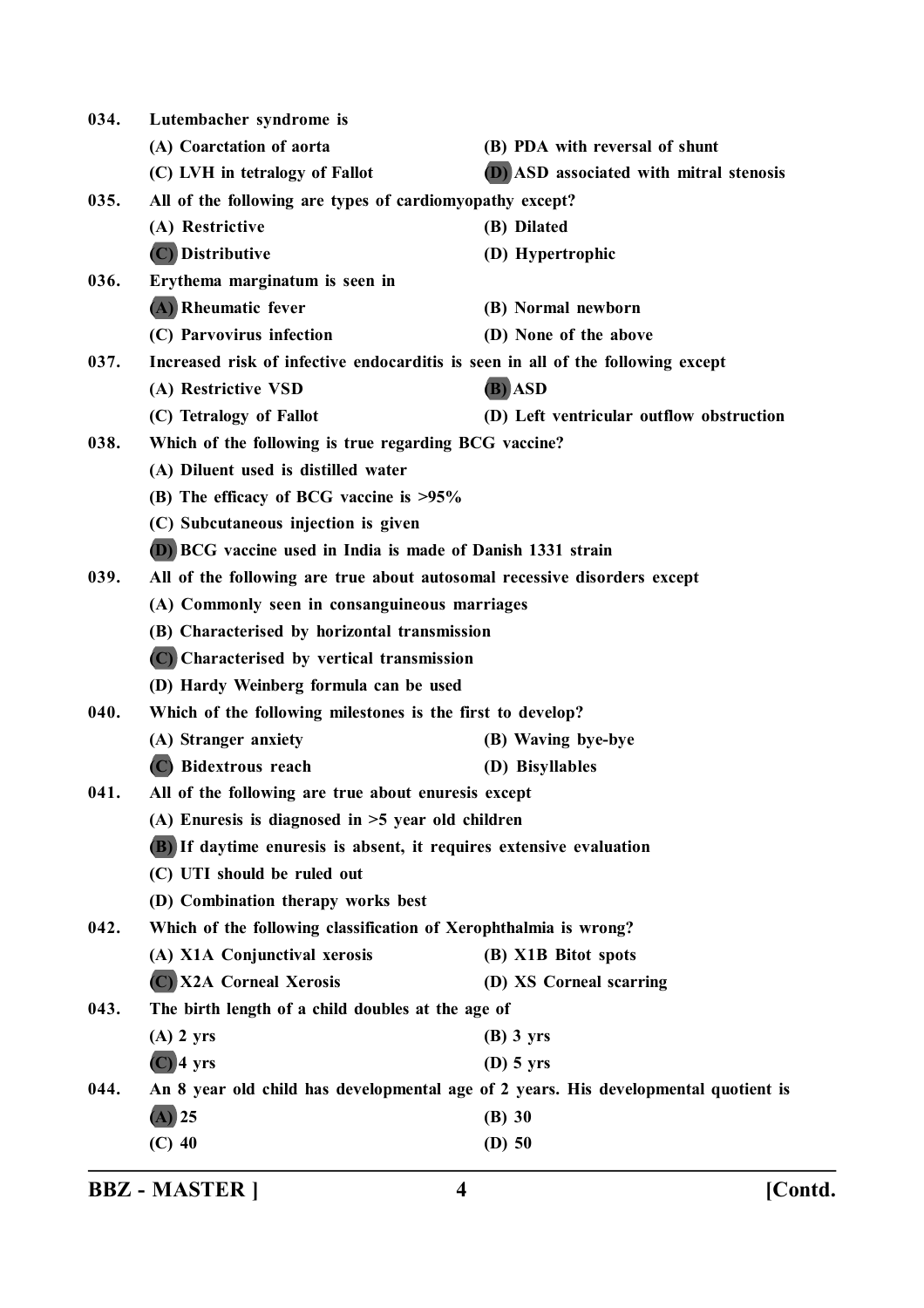| 045. | Which of the following is first sign of puberty in girls?                        |                                             |
|------|----------------------------------------------------------------------------------|---------------------------------------------|
|      | (A) Pubarche                                                                     | (B) Thelarche                               |
|      | (C) Menarche                                                                     | (D) Growth spurt                            |
| 046. | AFASS (Affordable, Feasible, Acceptable, Safe, Sustainable) criteria applies for |                                             |
|      | (A) Infant feeding                                                               | (B) Developmental assessment                |
|      | (C) Growth                                                                       | (D) Immunisation                            |
| 047. | According to Wellcome Trust classification, Marasmus is defined as               |                                             |
|      | (A) Weight for age $\leq 60\%$ , edema +                                         | (B) Weight for age $60-80\%$ , edema +      |
|      | $(C)$ Weight for age $\leq 60\%$ , no edema                                      | (D) Weight for age 60-80%, no edema         |
| 048. | Which of the following deficiency is unlikely to coexist with malnutrition       |                                             |
|      | (A) Vitamin A                                                                    | (B) Vitamin B1                              |
|      | (C) Vitamin B2                                                                   | (D) Vitamin D                               |
| 049. | All are true about RBSK except                                                   |                                             |
|      | (A) Rashtriya Bal Swachha Karyakrama                                             | (B) Involves child health screening         |
|      | (C) Involves early interventions                                                 | (D) Screens for 4D's from birth to 18 years |
| 050. | All are direct features of nutritional rickets except                            |                                             |
|      | (A) Hot cross bun appearance                                                     | (B) Harrison's groove                       |
|      | (C) Fractures                                                                    | (D) Craniotabes                             |
| 051. | Pseudoparalysis in infants is seen in                                            |                                             |
|      | (A) Vitamin E deficiency                                                         | (B) Vitamin B6 deficiency                   |
|      | (C) Vitamin C deficiency                                                         | (D) Acute renal failure                     |
| 052. | Composition of WHO recommended ORS. All are true except                          |                                             |
|      | (A) Sodium 75 mmol/L                                                             | (B) Potassium 20 mmol/L                     |
|      | (C) Citrate 10 mmol/L                                                            | (D) Osmolarity 311 mosm/L                   |
| 053. | Notched central incisors are seen in                                             |                                             |
|      | (A) Toxoplasmosis                                                                | <b>(B)</b> Congenital syphilis              |
|      | (C) Rubella                                                                      | (D) Cytomegalovirus                         |
| 054. | Which of the following is true statement regarding Polio                         |                                             |
|      | (A) Most cases are symptomatic                                                   |                                             |
|      | (B) Spastic paralysis is seen                                                    |                                             |
|      | (C) Virus is transmitted by faeco-oral route                                     |                                             |
|      | (D) Pulse polio vaccine is indicated only in $\leq 2$ years                      |                                             |
| 055. | Vaccine and its efficacy. Which is true?                                         |                                             |
|      | (A) DTwP has lesser side effects as compared to DTaP                             |                                             |
|      | (B) The efficacy of TT vaccine is about 50%                                      |                                             |
|      | (C) DTwP has more efficacy as compared to DTaP for Pertussis                     |                                             |
|      | (D) The efficacy of BCG vaccine is $>95\%$                                       |                                             |

**BBZ - MASTER ] 5 P.T.O.**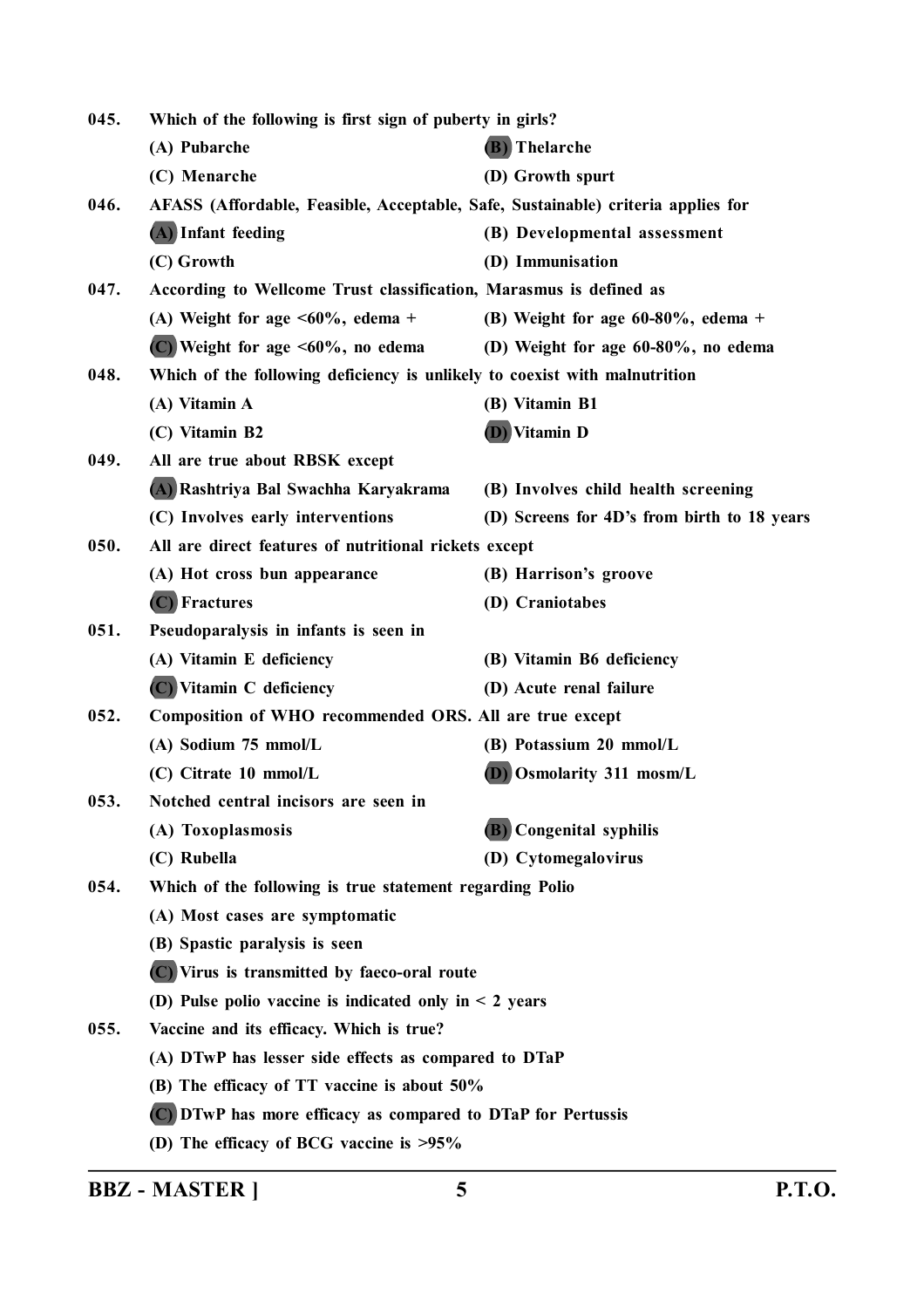| 056. | Which vaccine is contraindicated in children with progressive neurological disease                                                                                                                       |                                                                                            |  |
|------|----------------------------------------------------------------------------------------------------------------------------------------------------------------------------------------------------------|--------------------------------------------------------------------------------------------|--|
|      | $(A)$ DPT                                                                                                                                                                                                | (B) Measles                                                                                |  |
|      | (C) Typhoid                                                                                                                                                                                              | $(D)$ BCG                                                                                  |  |
| 057. | Vertical transmission of Toxoplasmosis is most severe during                                                                                                                                             |                                                                                            |  |
|      | (A) Labour                                                                                                                                                                                               | $(B)$ 1 <sup>st</sup> trimester                                                            |  |
|      | $(C)$ 2 <sup>nd</sup> trimester                                                                                                                                                                          | (D) $3^{\text{rd}}$ trimester                                                              |  |
| 058. | Bart's hydrops fetalis is lethal because                                                                                                                                                                 |                                                                                            |  |
|      | (A) Hb Bart's can't bind Oxygen                                                                                                                                                                          |                                                                                            |  |
|      | (B) Excess alpha chains form insoluble precipitates                                                                                                                                                      |                                                                                            |  |
|      | (C) Hb Bart can't release Oxygen to the tissues                                                                                                                                                          |                                                                                            |  |
|      | (D) None of the above                                                                                                                                                                                    |                                                                                            |  |
| 059. | Hb A2 consists of which globin chains?                                                                                                                                                                   |                                                                                            |  |
|      | $(A)$ 2 alpha $\&$ 2 beta                                                                                                                                                                                | $(B)$ 2 alpha & 2 gamma                                                                    |  |
|      | $(C)$ 2 alpha & 2 delta                                                                                                                                                                                  | (D) 2 alpha $\&$ 2 epsilon                                                                 |  |
| 060. | Wide fixed split S2 (second heart sound) is seen in                                                                                                                                                      |                                                                                            |  |
|      | (A) ASD                                                                                                                                                                                                  | (B) VSD                                                                                    |  |
|      | $(C)$ PDA                                                                                                                                                                                                | (D) TGA                                                                                    |  |
| 061. | The commonest arrhythmia in children is                                                                                                                                                                  |                                                                                            |  |
|      | $(A)$ SVT                                                                                                                                                                                                | <b>(B)</b> Sinus tachycardia                                                               |  |
|      | (C) Atrial Fibrillation                                                                                                                                                                                  | (D) Sinus bradycardia                                                                      |  |
| 062. | A 10 month old child coming with h/o breathing difficulty for 3 days. Child is afebrile, bilateral<br>rhonchi are heard; Chest X ray shows bilateral hyperinflation; WBC normal. The likely<br>diagnosis |                                                                                            |  |
|      | (A) Asthma                                                                                                                                                                                               | (B) Foreign body                                                                           |  |
|      | (C) Bronchiolitis                                                                                                                                                                                        | (D) Pneumonia                                                                              |  |
| 063. | Combination of Retinitis pigmentosa and Ichthyosis is seen in                                                                                                                                            |                                                                                            |  |
|      | (A) Netherton syndrome                                                                                                                                                                                   | (B) Moebius syndrome                                                                       |  |
|      | (C) Refsum disease                                                                                                                                                                                       | (D) Neurofibromatosis                                                                      |  |
| 064. | Precocious puberty is seen in                                                                                                                                                                            |                                                                                            |  |
|      | (A) Hyperthyroidism                                                                                                                                                                                      | (B) Addison's disease                                                                      |  |
|      | (C) Mc Cune Albright syndrome                                                                                                                                                                            | (D) Neuroblastoma                                                                          |  |
| 065. | All are features of acquired hypothyroidism except                                                                                                                                                       |                                                                                            |  |
|      | (A) Stunting                                                                                                                                                                                             | (B) Myopathy                                                                               |  |
|      | (C) Pseudotumour cerebri                                                                                                                                                                                 | <b>(D)</b> Precocious puberty                                                              |  |
| 066. | Male psuedohermaphroditism with hypertension is a feature of                                                                                                                                             |                                                                                            |  |
|      | (A) 21 alpha Hydroxylase deficiency                                                                                                                                                                      | (B) 17 alpha hydroxylase deficiency                                                        |  |
|      | (C) 11 hydroxylase deficiency                                                                                                                                                                            | (D) 3 beta HSD deficiency                                                                  |  |
| 067. |                                                                                                                                                                                                          | 4 year old girl presents with hypertension, virilisation and hypokalemia. The diagnosis is |  |
|      | (A) 21 alpha hydroxylase deficiency                                                                                                                                                                      | (B) 11 beta hydroxylase deficiency                                                         |  |
|      | (C) 3 beta HSD deficiency                                                                                                                                                                                | (D) Cohn disease                                                                           |  |
|      |                                                                                                                                                                                                          |                                                                                            |  |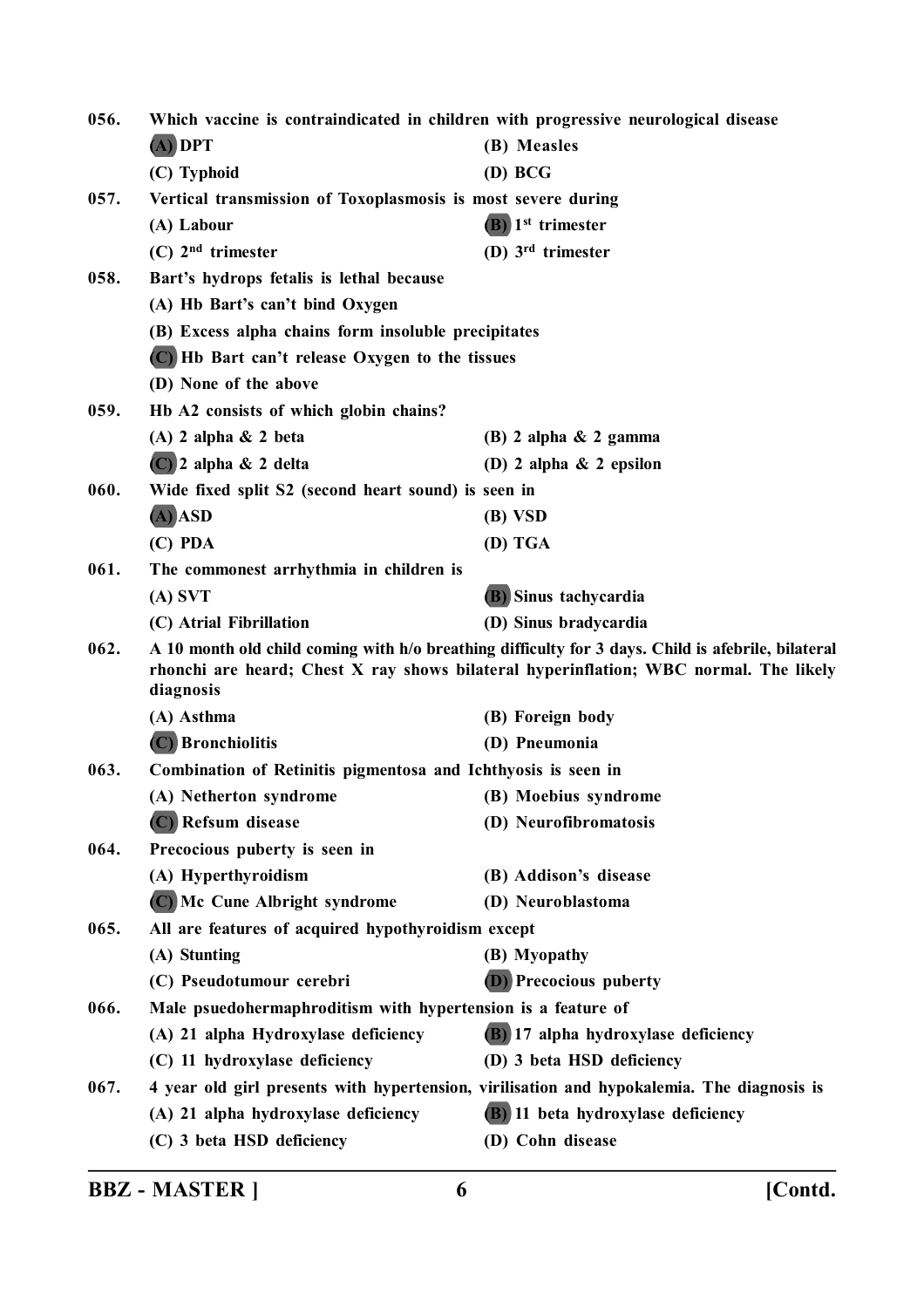| 068. | Which of the following is not associated with increase in risk of epilepsy in a child with<br>febrile seizure |                                                                                                |
|------|---------------------------------------------------------------------------------------------------------------|------------------------------------------------------------------------------------------------|
|      | (A) Developmental delay                                                                                       | (B) Complex partial seizures                                                                   |
|      | (C) Early age of onset                                                                                        | (D) Family history positive                                                                    |
| 069. | All are features of cerebral palsy except                                                                     |                                                                                                |
|      | (A) Spasticity                                                                                                | (B) Pseudobulbar palsy                                                                         |
|      | (C) Athetosis                                                                                                 | <b>(D)</b> Saturday night palsy                                                                |
| 070. | All are true about infantile tremor syndrome except                                                           |                                                                                                |
|      | $(A)$ Fine tremor                                                                                             | (B) Presents at 6-8 months                                                                     |
|      | (C) Anemia                                                                                                    | (D) Association with vitamin B12 deficiency                                                    |
| 071. | Infectious cause for aqueductal stenosis                                                                      |                                                                                                |
|      | (A) Measles                                                                                                   | (B) Mumps                                                                                      |
|      | (C) Staphylococcus                                                                                            | (D) Bacterial endocarditis                                                                     |
| 072. | All of the following are true about SLE except                                                                |                                                                                                |
|      | (A) Children have better prognosis as compared to adults with SLE                                             |                                                                                                |
|      | (B) Renal involvement is one of the commonest causes of mortality                                             |                                                                                                |
|      | (C) Almost all the patients with SLE have demonstrable ANA                                                    |                                                                                                |
|      | (D) Glucocorticoids form the mainstay of treatment                                                            |                                                                                                |
| 073. | by a chronic headache. The most likely cause for headache is                                                  | A 6 year old girl presents with h/o faltering growth & recurrent UTI that are accompanied      |
|      | (A) Migraine                                                                                                  | (B) Tension headache                                                                           |
|      | (C) Hypertension                                                                                              | (D) Craniopharyngioma                                                                          |
| 074. | spreads to limbs in crops. The most likely diagnosis is                                                       | 9 year old girl presents with ataxia and vesicular rash that starts on chest and gradually     |
|      | (A) Measles                                                                                                   | (B) Varicella Zoster                                                                           |
|      | (C) Infectious mononucleosis                                                                                  | (D) Fifth disease                                                                              |
| 075. | organism is                                                                                                   | A 10 year old boy has vomiting, diarrhoea and descending paralysis. The likely causative       |
|      | (A) Campylobacter jejuni                                                                                      | (B) Clostridium botulinum                                                                      |
|      | (C) Giardia lamblia                                                                                           | (D) Bacillus cereus                                                                            |
| 076. | infections. Select the next appropriate test for this scenario                                                | A 1 year old child presents with faltering growth, chronic diarrhoea and recurrent respiratory |
|      | (A) Nasopharyngeal aspirate                                                                                   | (B) Barium study                                                                               |
|      | (C) Sweat chloride test                                                                                       | (D) Peak Expiratory Flow Rate (PEFR)                                                           |
| 077. | What is the waste (treatment) disposal option for anatomical waste?                                           |                                                                                                |
|      | (A) Incineration                                                                                              | (B) Dry heat sterilisation                                                                     |
|      | (C) Shredding                                                                                                 | (D) Deep burial                                                                                |
| 078. | Windswept deformity is seen in                                                                                |                                                                                                |
|      | (A) Malnutrition                                                                                              | (B) Scurvy                                                                                     |
|      | (C) Friedrich ataxia                                                                                          | (D) Rickets                                                                                    |

**BBZ - MASTER ] 7 P.T.O.**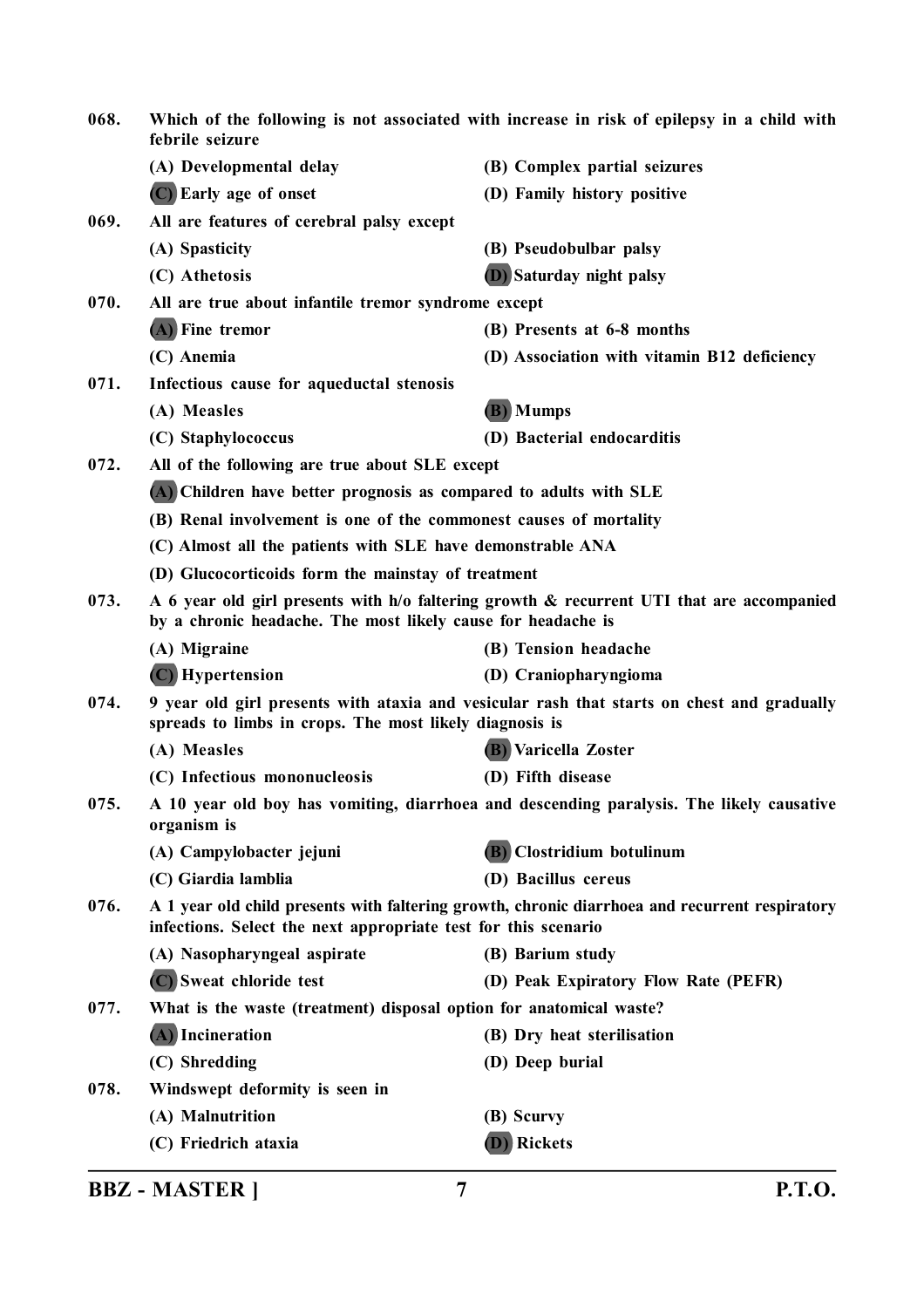| 079. | 4 year old child with aniridia, hypospadias and developmental delay has large abdominal<br>mass at routine follow-up examination. The likely diagnosis is |                                                                                         |  |  |
|------|-----------------------------------------------------------------------------------------------------------------------------------------------------------|-----------------------------------------------------------------------------------------|--|--|
|      | (A) Wilms tumour                                                                                                                                          | (B) Renal cell carcinoma                                                                |  |  |
|      | (C) Neuroblastoma                                                                                                                                         | (D) Gastrinoma                                                                          |  |  |
| 080. | The following are true about inguinal hernia except                                                                                                       |                                                                                         |  |  |
|      | (A) The presence of inguinal hernia in pediatric age group is an indication for surgery                                                                   |                                                                                         |  |  |
|      | (B) Males have higher incidence of bilateral hernia as compared to females                                                                                |                                                                                         |  |  |
|      | (C) The risk of incarceration is highest in infancy                                                                                                       |                                                                                         |  |  |
|      |                                                                                                                                                           | (D) Most of the hernias are due to patent processus vaginalis                           |  |  |
| 081. | Rickettsia are _____ bacteria                                                                                                                             |                                                                                         |  |  |
|      | (A) Gram negative                                                                                                                                         | (B) Gram positive                                                                       |  |  |
|      | (C) Extracellular                                                                                                                                         | (D) Spore forming                                                                       |  |  |
| 082. | All of the following are true about Cushing syndrome except                                                                                               |                                                                                         |  |  |
|      |                                                                                                                                                           | (A) Urinary excretion of free cortisol is decreased                                     |  |  |
|      | (B) Gadolinium enhanced MRI helps detect adrenal adenoma                                                                                                  |                                                                                         |  |  |
|      | (C) Disorder is more severe in infants as compared to older children                                                                                      |                                                                                         |  |  |
|      | (D) Obesity and hirsutism are seen                                                                                                                        |                                                                                         |  |  |
| 083. | Which of the following is not a differential diagnosis for acute flaccid paralysis?                                                                       |                                                                                         |  |  |
|      | (A) Guillain Barre syndrome                                                                                                                               | (B) Poliomyelitis                                                                       |  |  |
|      | (C) Transverse myelitis                                                                                                                                   | <b>(D)</b> Syringomyelia                                                                |  |  |
| 084. | Which of the following is not used in treatment of neurocysticercosis?                                                                                    |                                                                                         |  |  |
|      | (A) Praziquantel                                                                                                                                          | (B) Prednisone                                                                          |  |  |
|      | (C) Albendazole                                                                                                                                           | (D) Acetazolamide                                                                       |  |  |
| 085. | All are true about Guillain-Barre syndrome except                                                                                                         |                                                                                         |  |  |
|      | (A) Tendon reflexes are preserved                                                                                                                         | (B) Bulbar involvement may occur                                                        |  |  |
|      | (C) Landry ascending paralysis                                                                                                                            | (D) Albumino-cytological dissociation                                                   |  |  |
| 086. | All are seen in Kernicterus except                                                                                                                        |                                                                                         |  |  |
|      | (A) Choreoathetosis                                                                                                                                       | (B) Obligatory neck reflexes                                                            |  |  |
|      | (C) Upward gaze palsy                                                                                                                                     | <b>D</b> ) Conductive hearing loss                                                      |  |  |
| 087. | Budd Chiari syndrome is a _______ cause of portal hypertension                                                                                            |                                                                                         |  |  |
|      | (A) Presinusoidal                                                                                                                                         | (B) Intrahepatic                                                                        |  |  |
|      | (C) Postsinusoidal                                                                                                                                        | (D) None of the above                                                                   |  |  |
| 088. | The process underlying differences in expression of a gene according to which parent has<br>transmitted the disease, is called as                         |                                                                                         |  |  |
|      | (A) Anticipation                                                                                                                                          | <b>(B)</b> Genomic imprinting                                                           |  |  |
|      | (C) Nonpenetrance                                                                                                                                         | (D) Mosaicism                                                                           |  |  |
| 089. | diagnosis is                                                                                                                                              | 7 year old girl with duplex right kidney is constantly dribbling urine. The most likely |  |  |
|      | (A) Enuresis                                                                                                                                              | (B) Ureterocoele                                                                        |  |  |
|      | (C) Ectopic ureter                                                                                                                                        | $(D)$ VUR                                                                               |  |  |
|      |                                                                                                                                                           |                                                                                         |  |  |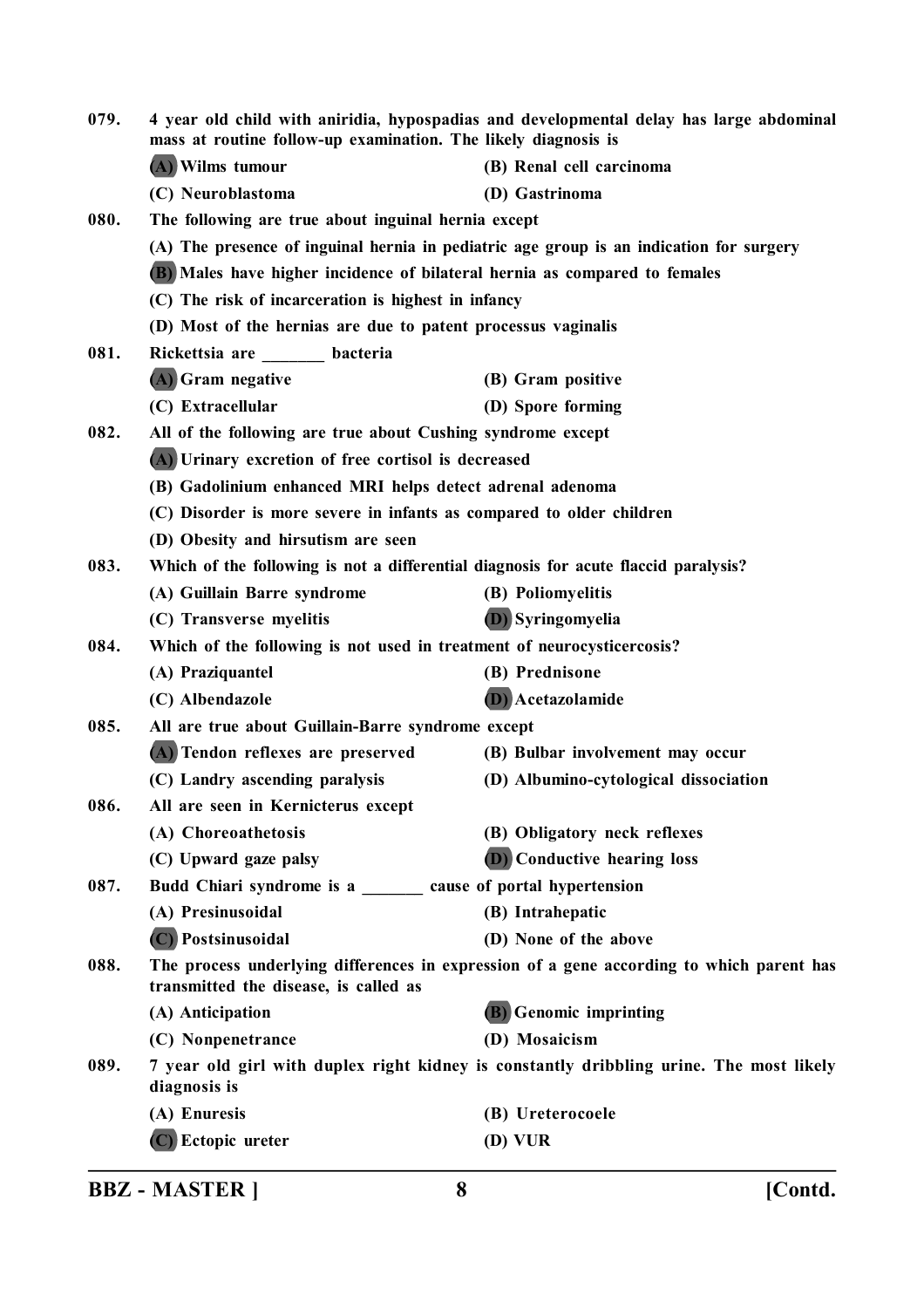| 090. | All of the following are true about Wilson disease except                      |                                                 |  |
|------|--------------------------------------------------------------------------------|-------------------------------------------------|--|
|      | (A) KF rings are seen in 20% of patients with neurologic symptoms              |                                                 |  |
|      | (B) Psychiatric manifestation includes depression                              |                                                 |  |
|      | (C) Coomb negative haemolytic anemia is seen                                   |                                                 |  |
|      | (D) Younger the patient, more likely hepatic dysfunction predominates          |                                                 |  |
| 091. | The most common extraintestinal manifestation of celiac disease is             |                                                 |  |
|      | (A) Iron deficiency anemia                                                     | (B) Short stature                               |  |
|      | (C) Aphthous stomatitis                                                        | (D) Acute kidney injury                         |  |
| 092. | The following are true about pneumonia except                                  |                                                 |  |
|      | (A) The predominant causative organisms in 1-3 month old children are bacteria |                                                 |  |
|      | (B) Most consistent clinical feature of pneumonia is tachypnea                 |                                                 |  |
|      | (C) USG lung can help diagnose pneumonia                                       |                                                 |  |
|      | (D) Gastroesophageal reflux is a differential for recurrent pneumonia          |                                                 |  |
| 093. | The disorder seen in Infantile Hypertrophic Pyloric Stenosis                   |                                                 |  |
|      | (A) Hypochloremic hyperkalemic metabolic acidosis                              |                                                 |  |
|      | (B) Hypochloremic hypokalemic metabolic acidosis                               |                                                 |  |
|      | (C) Hypochloremic hyperkalemic metabolic alkalosis                             |                                                 |  |
|      | (D) Hypochloremic hypokalemic metabolic alkalosis                              |                                                 |  |
| 094. | Changing murmurs are a feature of                                              |                                                 |  |
|      | (A) Rheumatic heart disease                                                    | <b>(B)</b> Infective endocarditis               |  |
|      | $(C)$ $CCF$                                                                    | (D) Aortic regurgitation                        |  |
| 095. | The following are the comorbidities of obesity except                          |                                                 |  |
|      | (A) Blount disease                                                             | (B) Pseudotumor cerebri                         |  |
|      | (C) Slipped capital femoral epiphysis                                          | <b>(D)</b> Nasal polyps                         |  |
| 096. | Which is not true about Acrodermatitis Enteropathica?                          |                                                 |  |
|      | (A) Reduced Zn level                                                           | (B) Triad of dermatitis, diarrhoea and dementia |  |
|      | (C) Improves with Zn supplements                                               | (D) Autosomal recessive                         |  |
| 097. | Opsoclonus Myoclonus Ataxia Syndrome is associated with                        |                                                 |  |
|      | (A) Wilms tumour                                                               | (B) Astrocytoma                                 |  |
|      | (C) Retinoblastoma                                                             | <b>(D)</b> Neuroblastoma                        |  |
| 098. | Which of the following has the least antipseudomonal action?                   |                                                 |  |
|      | (A) Meropenem                                                                  | (B) Ceftazidime                                 |  |
|      | (C) Piperacillin                                                               | <b>D</b> ) Vancomycin                           |  |
| 099. | In which of the following poisoning, gastric lavage is contraindicated?        |                                                 |  |
|      | (A) Organophosphorus                                                           | (B) Barbiturates                                |  |
|      | (C) Kerosene                                                                   | (D) Opium                                       |  |
| 100. | A child can draw a triangle at what age?                                       |                                                 |  |
|      | $(A)$ 3 yrs                                                                    | $(B)$ 4 yrs                                     |  |
|      | $(C)$ 5 yrs                                                                    | $(D)$ 6 yrs                                     |  |
|      |                                                                                |                                                 |  |

**BBZ - MASTER ] 9 P.T.O.**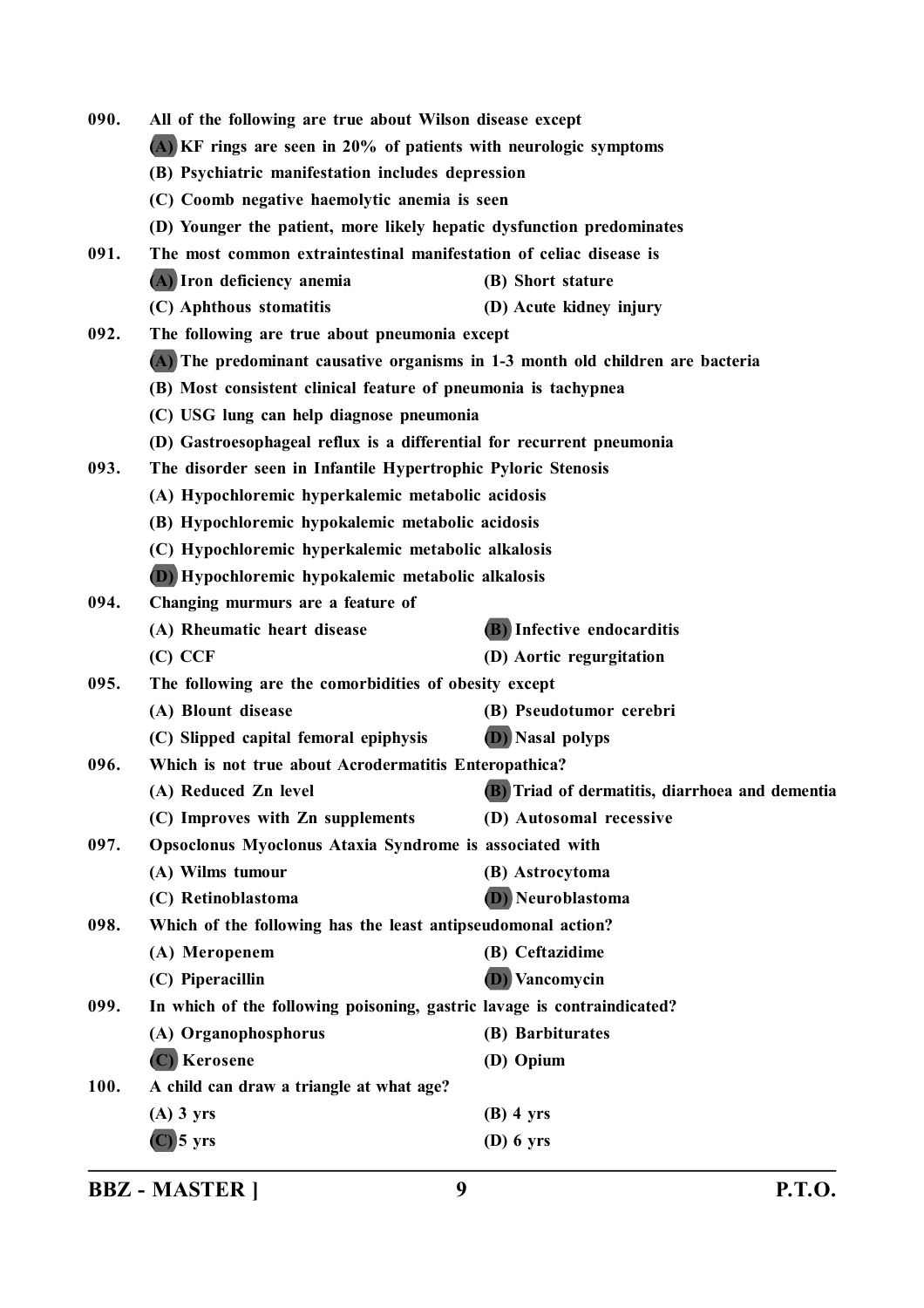| 101.<br>Which of the following medications increases the chance of poor outcome in an anaphylaxis |                                                                                         |                                       |  |
|---------------------------------------------------------------------------------------------------|-----------------------------------------------------------------------------------------|---------------------------------------|--|
|                                                                                                   | (A) Salbutamol                                                                          | (B) Hydrocortisone                    |  |
|                                                                                                   | $(C)$ ACE inhibitor                                                                     | (D) Fexofenadine                      |  |
| 102.                                                                                              | Which of the following Food allergies is likely to be outgrown                          |                                       |  |
|                                                                                                   | $(A)$ Milk                                                                              | $(B)$ Egg                             |  |
|                                                                                                   | (C) Peanut                                                                              | $(D)$ Both $(A)$ and $(B)$            |  |
| 103.                                                                                              | What causes Pontiac fever?                                                              |                                       |  |
|                                                                                                   | (A) S. Aureus                                                                           | (B) Mycoplasma                        |  |
|                                                                                                   | $(C)$ Legionella                                                                        | (D) Bartonella henselae               |  |
| 104.                                                                                              | Which one is a highly specific skeletal injury in NAI (Non accidental injury)           |                                       |  |
|                                                                                                   | (A) Posterior rib Fracture                                                              | (B) Digital fracture                  |  |
|                                                                                                   | (C) Clavicle fracture                                                                   | (D) Diaphyseal fracture of long bones |  |
| 105.                                                                                              | Most useful stool marker for screening of protein losing enteropathy is measurement of: |                                       |  |
|                                                                                                   | (A) Fecal alpha antitrypsin levels                                                      | (B) Stool albumin                     |  |
|                                                                                                   | (C) Stool Ph                                                                            | (D) Stool occult blood                |  |
| 106.                                                                                              | Which of the following clotting factors is absent in FFP                                |                                       |  |
|                                                                                                   | (A) Factor II                                                                           | (B) Factor VII                        |  |
|                                                                                                   | (C) Factor IX                                                                           | (D) Factor XIII                       |  |
| 107.                                                                                              | What is the route of administration of Adrenaline in anaphylaxis                        |                                       |  |
|                                                                                                   | (A) IM-Deltoid region                                                                   | $(B)$ SC                              |  |
|                                                                                                   | (C) IV                                                                                  | (D) IM-Anterolateral thigh            |  |
| 108.                                                                                              | Which of the following denotes a genetic state                                          |                                       |  |
|                                                                                                   | (A) Allergy                                                                             | (B) Atopy                             |  |
|                                                                                                   | (C) Sensitisation                                                                       | (D) Hypersensitivity                  |  |
| 109.                                                                                              | The following complementary feeding measure helps in prevention of food allergy         |                                       |  |
|                                                                                                   | (A) Delayed introduction of allergenic food after 1 year of age                         |                                       |  |
|                                                                                                   | (B) Delayed introduction of allergenic food after 2 years of age                        |                                       |  |
|                                                                                                   | (C) Early introduction of allergenic food between 6 to 9 m of age                       |                                       |  |
|                                                                                                   | (D) Delayed introduction of allergenic food after 5 years of age                        |                                       |  |
| 110.                                                                                              | Which of the following is called "second disease"                                       |                                       |  |
|                                                                                                   | (A) Measles                                                                             | (B) Rubella                           |  |
|                                                                                                   | (C) Scarlet fever                                                                       | (D) Exanthema subitem                 |  |
| 111.                                                                                              | Which of the following is a Fifth generation Cephalosporin                              |                                       |  |
|                                                                                                   | (A) Cefoperazone                                                                        | (B) Cefuroxime                        |  |
|                                                                                                   | (C) Ceftazidime                                                                         | <b>(D)</b> Ceftaroline                |  |
| 112.                                                                                              | Hutchison teeth are seen in                                                             |                                       |  |
|                                                                                                   | (A) Congenital Syphilis                                                                 | (B) Cogenital Rubella Syndrome        |  |
|                                                                                                   | (C) Congenital Varicella                                                                | (D) Toxoplasmosis                     |  |
|                                                                                                   |                                                                                         |                                       |  |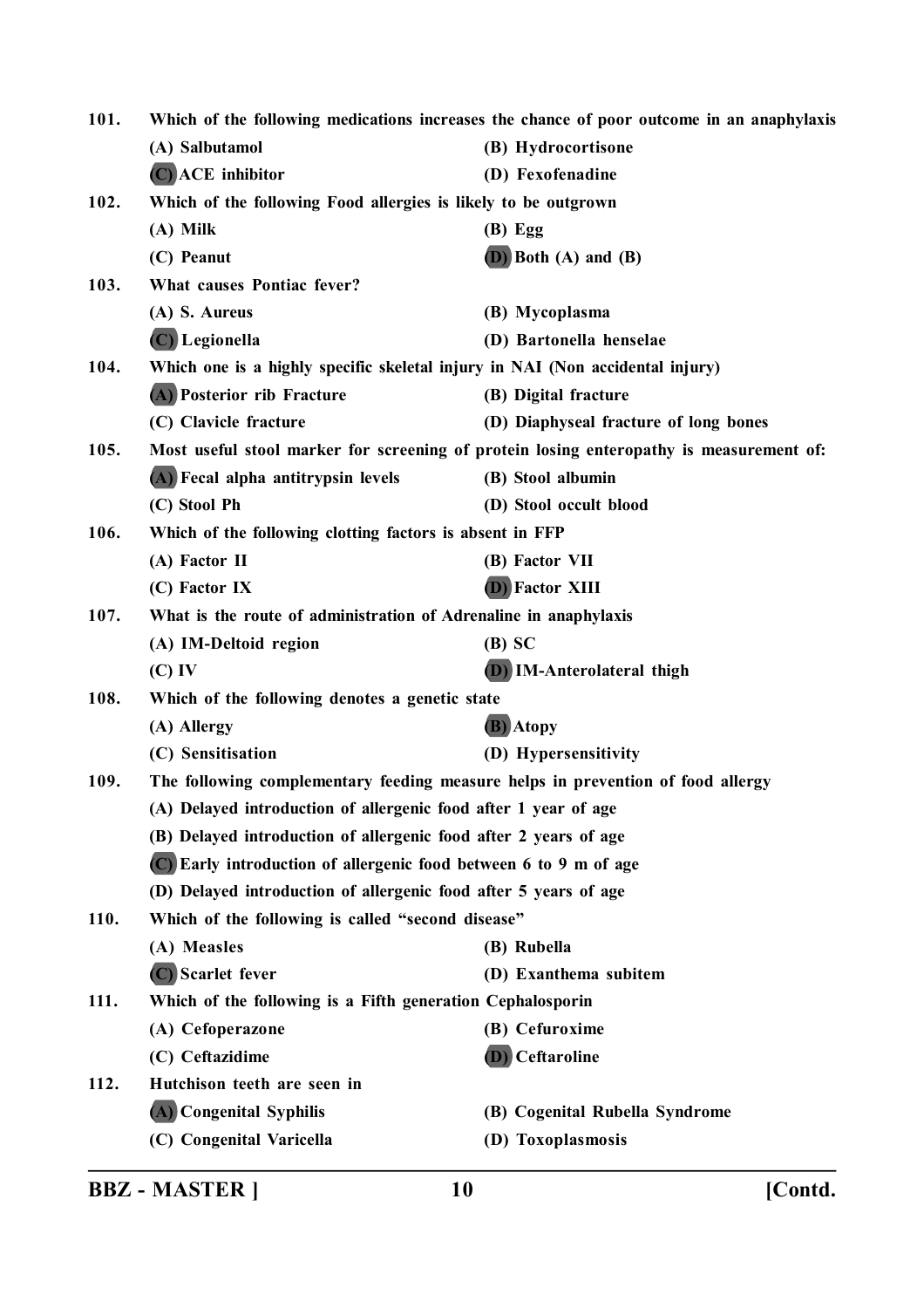| 113. | As compared to mature human milk, colostrum contains:                            |                                                                                                                                                                                  |
|------|----------------------------------------------------------------------------------|----------------------------------------------------------------------------------------------------------------------------------------------------------------------------------|
|      | (A) Higher concentrations of lactose                                             | (B) Higher concentrations of fat                                                                                                                                                 |
|      | (C) Higher concentrations of protein                                             | (D) Lower concentrations of growth factors                                                                                                                                       |
| 114. | The main immunoglobulin found in human milk is:                                  |                                                                                                                                                                                  |
|      | $(A)$ Ig E                                                                       | $(B)$ Ig M                                                                                                                                                                       |
|      | $\overline{C}$ Ig A                                                              | $(D)$ Ig $G$                                                                                                                                                                     |
| 115. | Following the birth of the baby, the delivery of the placenta leads to a drop in |                                                                                                                                                                                  |
|      | (A) Cortisol                                                                     | (B) Insulin                                                                                                                                                                      |
|      | (C) Progesterone                                                                 | (D) Prolactin                                                                                                                                                                    |
| 116. | childhood obesity?                                                               | Which hormone regulates appetite, food intake and energy metabolism and is thought to<br>keep a breastfeeding baby's BMI (basal metabolic index) lower - leading to less risk of |
|      | (A) Adiponectin                                                                  | (B) Cortisol                                                                                                                                                                     |
|      | (C) Thyroxine (T4)                                                               | (D) Leptin                                                                                                                                                                       |
| 117. |                                                                                  | Which primary immune deficiency is a permanent contraindication to Rotaviral vaccine?                                                                                            |
|      | (A) Selective Ig A deficiency                                                    | <b>(B)</b> Severe Combined Immunodeficiency                                                                                                                                      |
|      | (C) Bruton's Agammaglobulinemia                                                  | (D) Chronic granulomatous disease                                                                                                                                                |
| 118. | Which of the following is called Vitamin B5?                                     |                                                                                                                                                                                  |
|      | (A) Riboflavin                                                                   | (B) Pyridoxine                                                                                                                                                                   |
|      | (C) Pantothenic acid                                                             | (D) Thiamine                                                                                                                                                                     |
| 119. | Glasgow Coma Scale score of a dead infant is                                     |                                                                                                                                                                                  |
|      | $(A)$ 3                                                                          | (B) 0                                                                                                                                                                            |
|      | $(C)$ 1                                                                          | $(D)$ 15                                                                                                                                                                         |
| 120. | The following clotting factor is called Stuart Prower factor                     |                                                                                                                                                                                  |
|      | (A) IX                                                                           | $(B)$ $X$                                                                                                                                                                        |
|      | (C) XIII                                                                         | $(D)$ IV                                                                                                                                                                         |
| 121. | What is the eponym for MPS VI?                                                   |                                                                                                                                                                                  |
|      | (A) San Filippo A                                                                | (B) Maroteaux Lamy                                                                                                                                                               |
|      | $(C)$ Sly                                                                        | (D) Hunter                                                                                                                                                                       |
| 122. | Name the Long acting muscarinic antagonist approved for use in Asthma            |                                                                                                                                                                                  |
|      | (A) Salmeterol                                                                   | (B) Formeterol                                                                                                                                                                   |
|      | (C) Vilanterol                                                                   | <b>(D)</b> Tiotropium bromide                                                                                                                                                    |
| 123. | Which of the following is not a carrier used in Dry powder Inhaler (DPI)?        |                                                                                                                                                                                  |
|      | (A) Hydrofluorocarbon                                                            | (B) Sorbitol                                                                                                                                                                     |
|      | (C) Mannitol                                                                     | (D) Lactose                                                                                                                                                                      |
| 124. | Latex Allergy is strongly considered in the following underlying disorder        |                                                                                                                                                                                  |
|      | (A) Down Syndrome                                                                | <b>(B)</b> Spina Bifida                                                                                                                                                          |
|      | (C) Gaucher's disease                                                            | (D) Atopic dermatitis                                                                                                                                                            |
|      |                                                                                  |                                                                                                                                                                                  |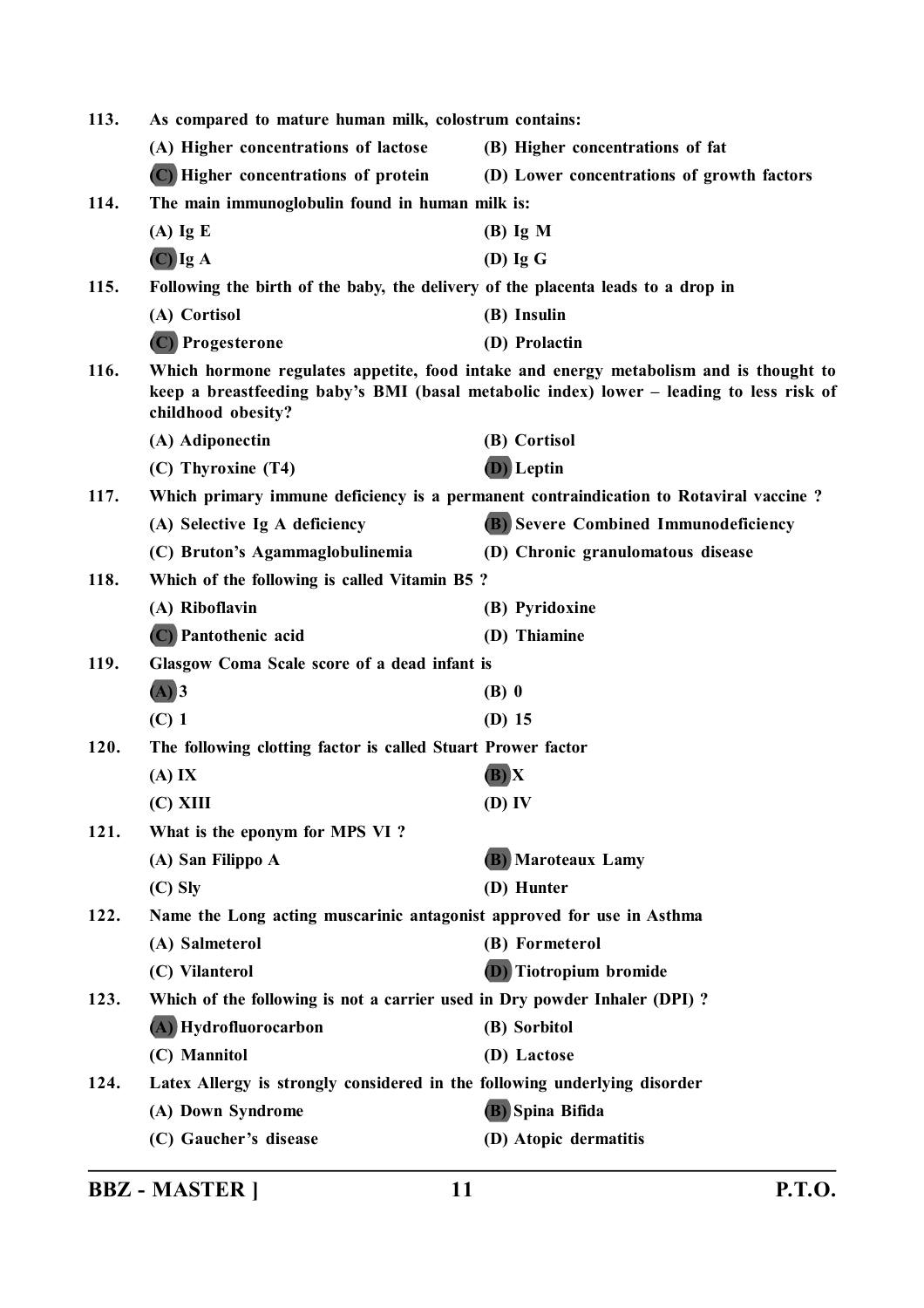| 125. | Sublingual Immunotherapy for the following allergen is approved by GINA in Asthma                                                                      |                                                                   |  |
|------|--------------------------------------------------------------------------------------------------------------------------------------------------------|-------------------------------------------------------------------|--|
|      | (A) Cockroach                                                                                                                                          | (B) Dog dander                                                    |  |
|      | (C) House dust mite                                                                                                                                    | (D) All of the above                                              |  |
| 126. | Anaphylaxis is an example for which type of hypersensitivity reaction                                                                                  |                                                                   |  |
|      | $(A)$ Type 1                                                                                                                                           | (B) Type 2                                                        |  |
|      | $(C)$ Type 3                                                                                                                                           | $(D)$ Type 4                                                      |  |
| 127. | Crisaborole is used in the management of                                                                                                               |                                                                   |  |
|      | (A) Erysipelas                                                                                                                                         | (B) urticaria                                                     |  |
|      | (C) Folliculitis                                                                                                                                       | <b>(D)</b> Atopic dermatitis                                      |  |
| 128. | Dupilumab acts by inhibiting                                                                                                                           |                                                                   |  |
|      | $(A)$ IL-4                                                                                                                                             | $(B)$ IL-10                                                       |  |
|      | $(C)$ IL-13                                                                                                                                            | $(D)$ Both $(A)$ and $(C)$                                        |  |
| 129. | All are features of refeeding syndrome except                                                                                                          |                                                                   |  |
|      | (A) Hypotension                                                                                                                                        | <b>(B)</b> Constipation                                           |  |
|      | (C) Pulmonary edema                                                                                                                                    | (D) Tetany                                                        |  |
| 130. | The following drug can be used in the management of Chronic idiopathic urticaria which is<br>not responding to fourfold the oral dose of antihistamine |                                                                   |  |
|      | (A) Omalizumab                                                                                                                                         | (B) Vitamin B12                                                   |  |
|      | (C) Ibuprofen                                                                                                                                          | (D) Azithromycin                                                  |  |
| 131. | Beard Hemangiomas are a marker for                                                                                                                     |                                                                   |  |
|      |                                                                                                                                                        | (A) Laryngeal and subglottic hemangiomas (B) Visceral hemangiomas |  |
|      | $(C)$ Both $(A)$ and $(B)$                                                                                                                             | (D) Intracerebral hemangiomas                                     |  |
| 132. | What is the ceiling dose of ceftriaxone in typhoid fever                                                                                               |                                                                   |  |
|      | $(A)$ 1 g/day                                                                                                                                          | $(B)$ 2 g/day                                                     |  |
|      | $(C)$ 3 g/day                                                                                                                                          | $(D)$ 4 g/day                                                     |  |
| 133. | What is the scoring system used to diagnose bacterial pharyngitis                                                                                      |                                                                   |  |
|      | (A) Mc. Isaac score                                                                                                                                    | (B) RGA scoring system                                            |  |
|      | (C) Modified Faine criteria                                                                                                                            | (D) Jone's criteria                                               |  |
| 134. | Name the C5 monoclonal antibody used in Atypical HUS                                                                                                   |                                                                   |  |
|      | (A) Omalizumab                                                                                                                                         | (B) Dupilumab                                                     |  |
|      | (C) Eculizumab                                                                                                                                         | (D) Benralizumab                                                  |  |
| 135. | Primary atrophic rhinitis is attributed to infection with -                                                                                            |                                                                   |  |
|      | (A) S.Aureus                                                                                                                                           | (B) Klebsiella Ozonae                                             |  |
|      | (C) Legionella                                                                                                                                         | (D) Mycoplasma                                                    |  |
| 136. | Specimen should be collected in the following for Xpert MTB                                                                                            |                                                                   |  |
|      | (A) Normal saline                                                                                                                                      | (B) Glycerol                                                      |  |
|      | (C) 10% acetic acid                                                                                                                                    | (D) Formalin                                                      |  |
| 137. | Which strain of measles is used in vaccine production?                                                                                                 |                                                                   |  |
|      | (A) Leningrad Zagreb strain                                                                                                                            | (B) Edmonston Zagreb strain                                       |  |
|      | (C) Urabe 3 strain                                                                                                                                     | (D) Winstar RA 27/3 strain                                        |  |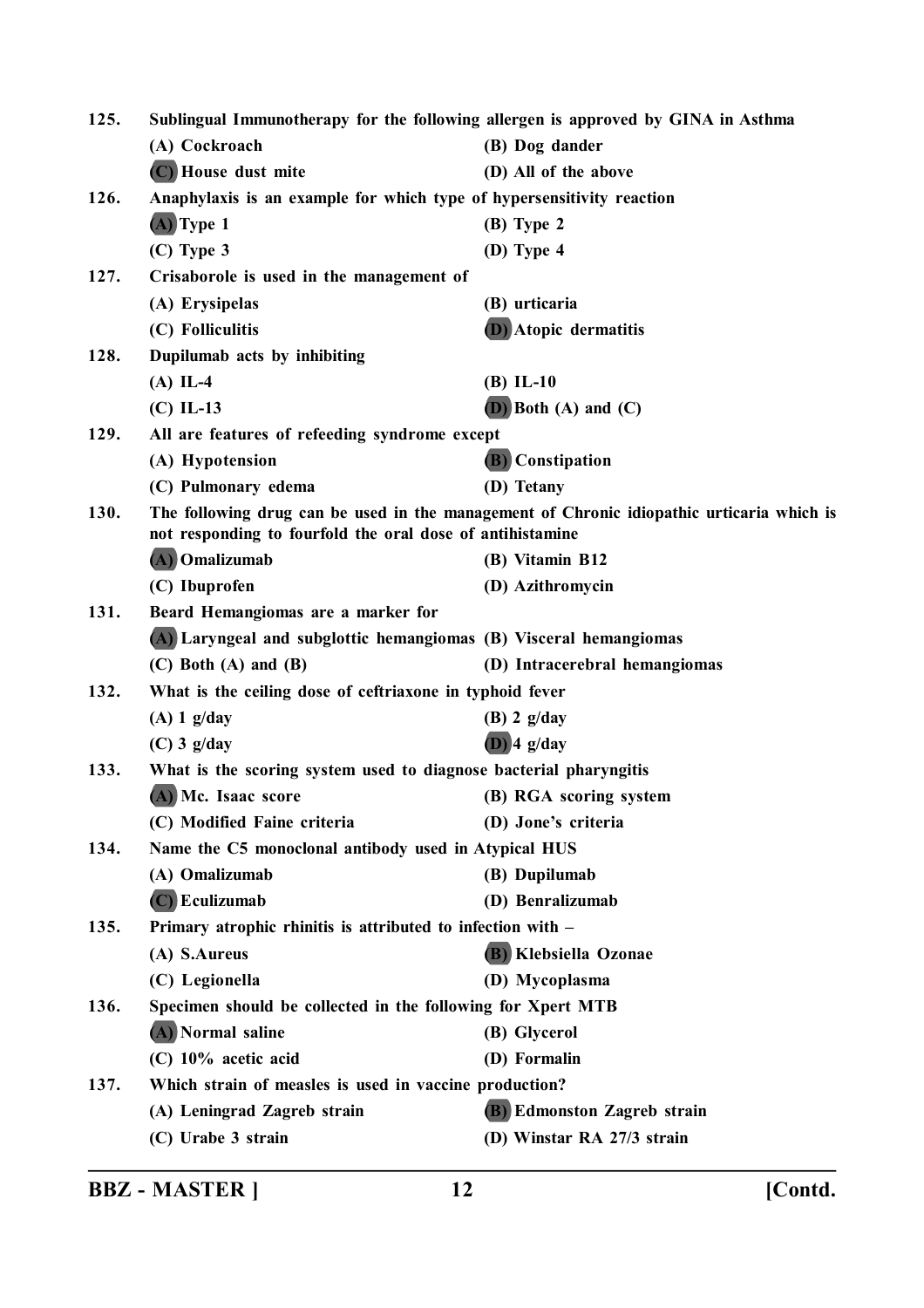| 138.<br>Mutation in SCN1A gene is associated with |                                                                                                                                     |                                                                                                             |
|---------------------------------------------------|-------------------------------------------------------------------------------------------------------------------------------------|-------------------------------------------------------------------------------------------------------------|
|                                                   | (A) Fanconi anemia                                                                                                                  | (B) Patau's syndrome                                                                                        |
|                                                   | (C) Edward syndrome                                                                                                                 | <b>D</b> ) Dravet syndrome                                                                                  |
| 139.                                              | Low MCV with Normal RDW is seen in                                                                                                  |                                                                                                             |
|                                                   | (A) Normal infants                                                                                                                  | (B) Thalassemia trait                                                                                       |
|                                                   | (C) Lead poisoning                                                                                                                  | (D) Iron deficiency                                                                                         |
| 140.                                              | Obesity line in IAP BMI charts is adult equivalent of                                                                               |                                                                                                             |
|                                                   | $(A)$ BMI 23                                                                                                                        | $(B)$ BMI 27                                                                                                |
|                                                   | $(C)$ BMI 30                                                                                                                        | (D) BMI 40                                                                                                  |
| 141.                                              | All are signs of Anorexia Nervosa except                                                                                            |                                                                                                             |
|                                                   | (A) Dull thinning hair                                                                                                              | <b>(B)</b> Early puberty                                                                                    |
|                                                   | (C) Acrocyanosis                                                                                                                    | (D) Extremity edema                                                                                         |
| 142.                                              | The following behaviours should arouse suspicion of Autism except                                                                   |                                                                                                             |
|                                                   | (A) Gaze aversion                                                                                                                   | (B) Echolalia                                                                                               |
|                                                   | (C) No interest in toys                                                                                                             | (D) Failure to respond to name                                                                              |
| 143.                                              | Pseudoesotropia is seen in                                                                                                          |                                                                                                             |
|                                                   | (A) Congenita glaucoma                                                                                                              | (B) Ectopia lentis                                                                                          |
|                                                   | (C) Horner syndrome                                                                                                                 | <b>D</b> ) Wide epicanthal folds                                                                            |
| 144.                                              | A screening ECG helps in identifying subjects at risk of sudden death in all these except                                           |                                                                                                             |
|                                                   | (A) Commotio cordis                                                                                                                 | (B) WPW syndrome                                                                                            |
|                                                   | (C) Long QT syndrome                                                                                                                | (D) Brugada syndrome                                                                                        |
| 145.                                              | except                                                                                                                              | The following genetic syndromes are associated with Café au Lait spots and heart disease                    |
|                                                   | (A) LEOPARD syndrome                                                                                                                | (B) Noonan syndrome                                                                                         |
|                                                   | (C) Down syndrome                                                                                                                   | (D) Tuberous sclerosis                                                                                      |
| 146.                                              |                                                                                                                                     | The following midline lumbosacral lesions are associated with tethered cord except                          |
|                                                   | (A) Ash leaf macule                                                                                                                 | (B) Aplasia cutis                                                                                           |
|                                                   | (C) Lipoma                                                                                                                          | (D) Dermoid cyst                                                                                            |
| 147.                                              | A 10 yr old has a hard freely mobile non tender nodule on the cheek with slight bluish hue of<br>the skin. Most likely diagnosis is |                                                                                                             |
|                                                   | (A) Pyogenic granuloma                                                                                                              | <b>(B)</b> Pilomatricoma                                                                                    |
|                                                   | (C) Erythema nodosum                                                                                                                | (D) Mastocytoma                                                                                             |
| 148.                                              |                                                                                                                                     | What is the most likely diagnosis of a short obese hypocalcemic child with short 4 <sup>th</sup> metacarpal |
|                                                   | (A) Turner Syndrome                                                                                                                 | (B) Nutritional Rickets                                                                                     |
|                                                   | (C) Albright hereditary osteodystrophy                                                                                              | (D) William syndrome                                                                                        |
| 149.                                              | Which of the following radiological signs is seen in duodenal atresia                                                               |                                                                                                             |
|                                                   | (A) Target sign                                                                                                                     | (B) Double bubble sign                                                                                      |
|                                                   | (C) Air under the diaphragm                                                                                                         | (D) Triple bubble sign                                                                                      |
|                                                   |                                                                                                                                     |                                                                                                             |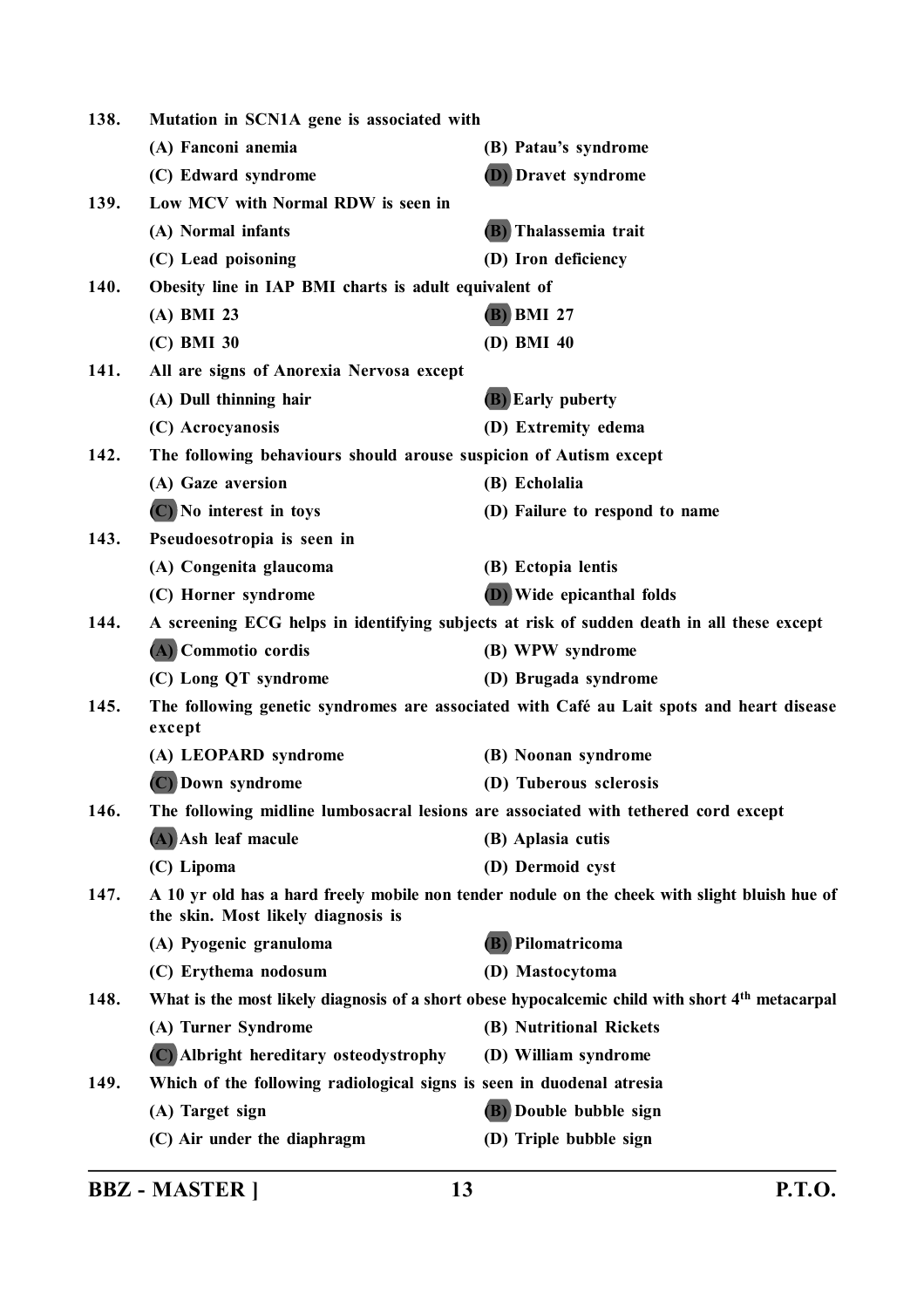| 150. | Genetic imprinting is seen in                                                                  |                                    |  |
|------|------------------------------------------------------------------------------------------------|------------------------------------|--|
|      | (A) Prader-Willi syndrome                                                                      | (B) Angelman syndrome              |  |
|      | (C) Russell- Silver Syndrome                                                                   | (D) All of the above               |  |
| 151. | Fragile X syndrome is characterized by                                                         |                                    |  |
|      | (A) Macro orchidism                                                                            | (B) Mitral valve prolapse          |  |
|      | $(C)$ Both $(A)$ and $(B)$                                                                     | (D) None of the above              |  |
| 152. | Clotting factor deficient in Hemophilia C is                                                   |                                    |  |
|      | (A) Factor IX                                                                                  | (B) Factor VIII                    |  |
|      | $(C)$ Both $(A)$ and $(B)$                                                                     | (D) Factor XI                      |  |
| 153. | The following Immunoglobulin crosses placenta                                                  |                                    |  |
|      | $(A)$ IgM                                                                                      | $(B)$ IgG                          |  |
|      | $(C)$ Both $(A)$ and $(B)$                                                                     | $(D)$ IgE                          |  |
| 154. | Microcytic blood picture is seen in all except                                                 |                                    |  |
|      | (A) Iron deficiency anemia                                                                     | (B) Autoimmune hemolytic anemia    |  |
|      | (C) Lead poisoning                                                                             | (D) Sideroblastic anemia           |  |
| 155. | PFAPA has all the features except                                                              |                                    |  |
|      | (A) Periodic fever                                                                             | (B) Aphthous stomatitis            |  |
|      | $(C)$ Pleuritis                                                                                | (D) Cervical adenitis              |  |
| 156. | Which oral pro drug is used for treating CMV-cytomegalo viral infections                       |                                    |  |
|      | (A) Acyclovir                                                                                  | (B) Zanamivir                      |  |
|      | (C) valganciclovir                                                                             | (D) None of the above              |  |
| 157. | HPV 2 and HPV 4 vaccines have the following 2 serotypes in common                              |                                    |  |
|      | $(A)$ 6, 16                                                                                    | (B) 6, 11                          |  |
|      | $(C)$ 11, 18                                                                                   | $(D)$ 16, 18                       |  |
| 158. | ET tube size for an ELBW neonate is                                                            |                                    |  |
|      | $(A)$ 3                                                                                        | $(B)$ 2.5                          |  |
|      | $(C)$ 3.5                                                                                      | (D) They should not be intubated   |  |
| 159. | Pneumatosis intestinalis is seen in                                                            |                                    |  |
|      | $(A)$ NEC                                                                                      | (B) Pseudomembranous enterocolitis |  |
|      | $(C)$ Both $(A)$ and $(B)$                                                                     | (D) None of the above              |  |
| 160. | Claw hand and Horner syndrome are seen in                                                      |                                    |  |
|      | (A) Klumpke paralysis                                                                          | (B) Erb's palsy                    |  |
|      | $(C)$ Both $(A)$ and $(B)$                                                                     | (D) None of the above              |  |
| 161. | All are manifestations of essential fatty acid deficiency except                               |                                    |  |
|      | (A) Alopecia                                                                                   | (B) Scaly dermatitis               |  |
|      | (C) Thrombocytopenia                                                                           | (D) Obesity                        |  |
| 162. | The triad of acute renal failure, acute hemolytic anemia and thrombocytopenia is suggestive of |                                    |  |
|      | $(A)$ ITP                                                                                      | (B) G6PD deficiency                |  |
|      | (C) HUS                                                                                        | (D) AGN                            |  |
|      |                                                                                                |                                    |  |

**BBZ - MASTER ] 14 [Contd.**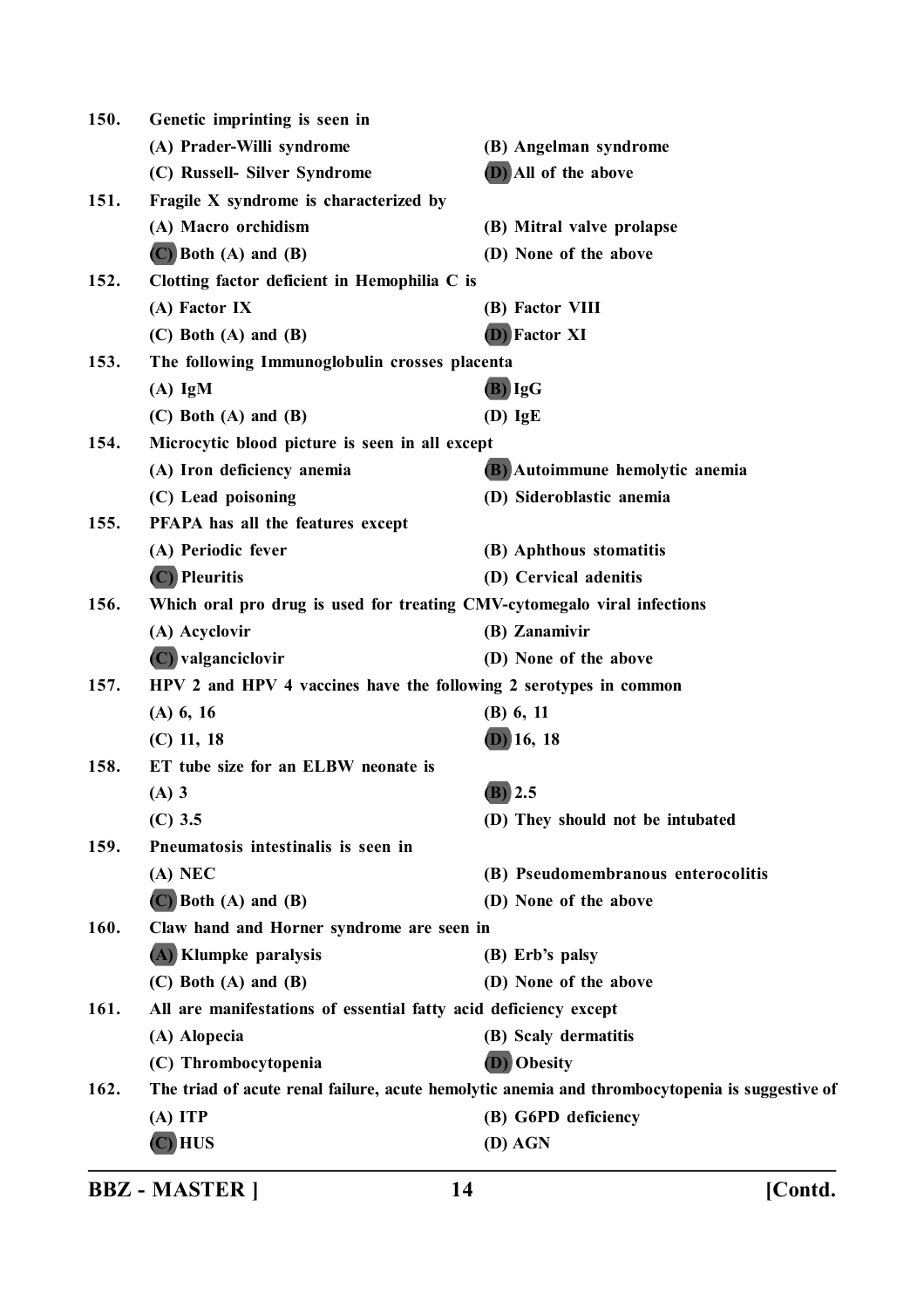**163. What is the term for extraordinary daytime urinary frequency (as many as 50 times a day) (A) Polyuria (B) Pollakiuria (C) Diabetes insipidus (D) Polydipsia 164. All can be used in absence seizures except (A) Carbamazepine (B) Ethosuximide (C) Valproate (D) Lamotrigine 165. Blue discolouration of skin is seen with (A) Phenytoin (B) Rifampicin (C) Ezogabine (D) Amoxicillin 166. Chloroma is seen in (A) ALL (B) AML (C) CML (D) CLL 167. Horner syndrome is characterized by all except (A) Ptosis (B) Miosis (C) Anhidrosis (D) Esotropia 168. Stem cell transplantation which happens between identical twins is called (A) Autologous (B) Allogenic (C) Syngeneic (D) None of the above 169. Cock -robin deformity is (A) Torticollis (B) Genu varus (C) CTEV (D) Pes planus 170. Genu varum is seen in all except (A) Blount disease (B) Hypophosphatemic rickets (C) Metaphyseal chondrodysplasia (D) Following Cozen fracture 171. Which of the following antibodies is associated with drug induced lupus (A) Anti Ro (B) Anti histone (C) Anti dsDNA (D) Anti RNP 172. All of the following are Type 2 nutrients except (A) Iodine (B) Sodium (C) Potassium (D) Zinc 173. Many ready-to-consume products such as carbonated soft drinks; sweet or savoury packaged snacks; chocolate, candies come under NOVA 4 classification, has one the group of foods (A) Processed foods (B) Processed culinary ingredients (C) Unprocessed and minimally processed foods (D) Ultra-processed food 174. A research study concludes that the event happened purely by chance. Which probability value is most likely to show an effect by chance? (A)**  $p \le 1$  **(B)**  $p \le 0.0001$ **(C) p <0.01 (D) p <0.001**

**BBZ - MASTER ] 15 P.T.O.**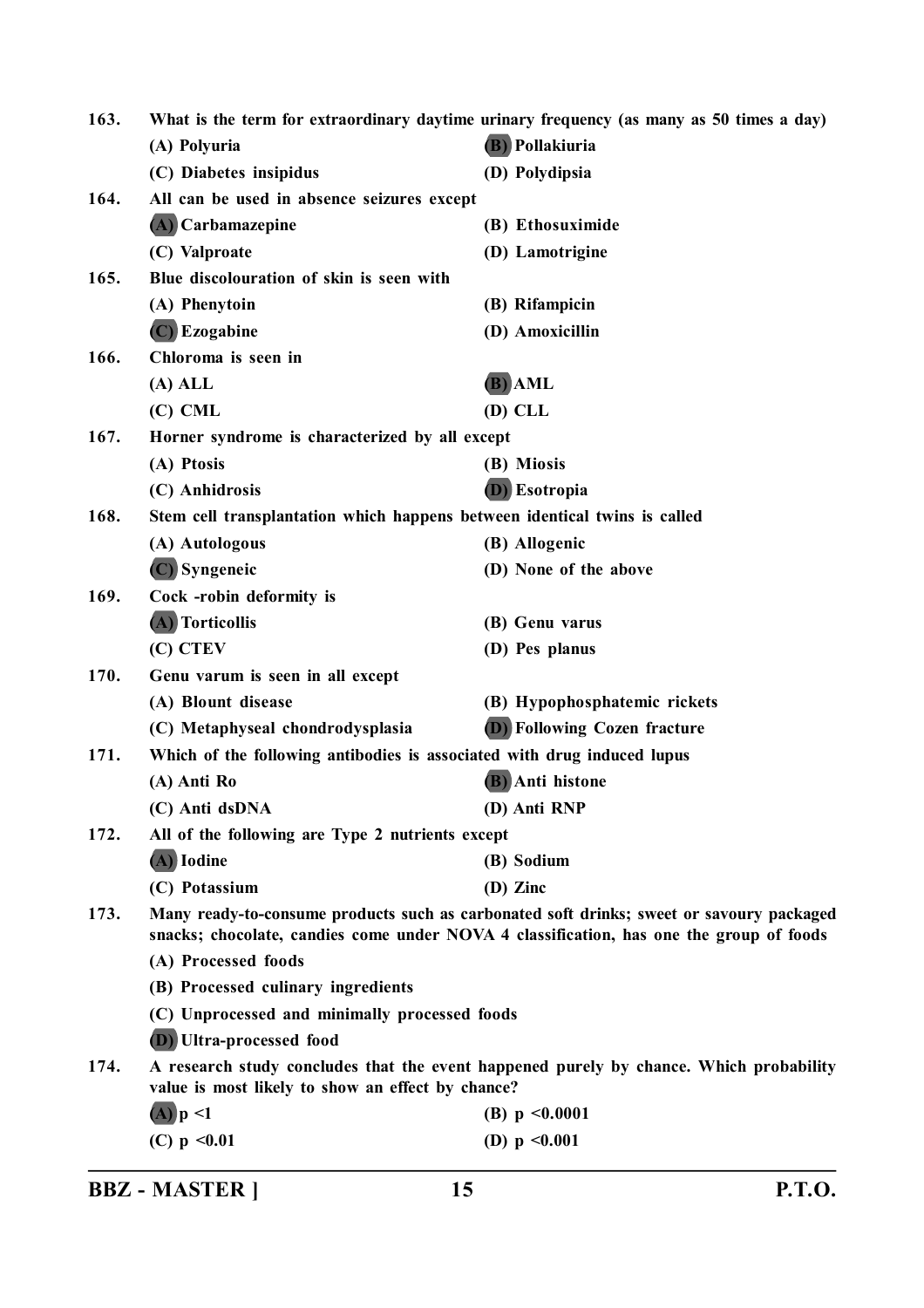| 175. | When revising or creating policies in a hospital, which of the following provides the<br>STRONGEST evidence for the policy?                                                                  |                                 |  |
|------|----------------------------------------------------------------------------------------------------------------------------------------------------------------------------------------------|---------------------------------|--|
|      | (A) Meta-analysis                                                                                                                                                                            | (B) Randomised controlled trial |  |
|      | (C) Case control                                                                                                                                                                             | (D) Case report                 |  |
| 176. | Inflammation at the tendinous insertion of a muscle from repetitive tensile loading and is<br>most commonly observed during periods of rapid growth is called                                |                                 |  |
|      | (A) Apophysitis                                                                                                                                                                              | (B) Tendinitis                  |  |
|      | (C) Enthesitis                                                                                                                                                                               | (D) Arthritis                   |  |
| 177. | A simple evidence based approach to a musculoskeletal screening assessment test in school<br>aged children is                                                                                |                                 |  |
|      | (A) PGALS                                                                                                                                                                                    | (B) GALS                        |  |
|      | (C) Denver test                                                                                                                                                                              | (D) TDSC                        |  |
| 178. | Bilateral neural hearing loss is categorized as mild when the hearing loss is                                                                                                                |                                 |  |
|      | $(A)$ (20-30 dB hearing level, HL)                                                                                                                                                           | $(B)$ (30-50 dB HL)             |  |
|      | $(C)$ (50-70 dB HL)                                                                                                                                                                          | (D) $(75-85$ dB HL)             |  |
| 179. | When both the participant and the investigator is unaware of the group assignment then it is<br>called                                                                                       |                                 |  |
|      | (A) Double blinded trial                                                                                                                                                                     | (B) Allocation concealment      |  |
|      | (C) Triple blinded trial                                                                                                                                                                     | (D) Randomization               |  |
| 180. | Between $\geq$ 95th percentile and <95th percentile +12 mm Hg or between 130/80 and 139/89<br>mm Hg(whichever is lower) in children $\leq$ 13 and $\geq$ 13 yr respectively is classified as |                                 |  |
|      | (A) Normal blood pressure                                                                                                                                                                    | <b>(B)</b> Stage 1 hypertension |  |
|      | (C) stage 2 hypertension                                                                                                                                                                     | (D) Accelerated hypertension    |  |
| 181. | FEIBA is used in treatment of                                                                                                                                                                |                                 |  |
|      | (A) Hemophilia                                                                                                                                                                               | (B) Von Willebrand diseases     |  |
|      | (C) Bernad soulier syndrome                                                                                                                                                                  | (D) ITP                         |  |
| 182. | Spinal muscular atrophy therapy which is administered intrathecally recently approved by<br>FDA is                                                                                           |                                 |  |
|      | (A) Nusinersen                                                                                                                                                                               | (B) Stiripentol                 |  |
|      | (C) Zonisamide                                                                                                                                                                               | (D) Zafirlucast                 |  |
| 183. | Dix hallpike manoeuvre where quickly making child supine rotated position from sitting<br>position and checked for nystagmus is done to diagnose                                             |                                 |  |
|      | (A) Postural hypotension                                                                                                                                                                     | (B) Childhood vertigo           |  |
|      | (C) Autonomic instability                                                                                                                                                                    | (D) Cerebellar disorders        |  |
| 184. | A score of how much on the AUDIT questionnaire identifies people /adolescents who drink<br>excessively and who would benefit from reducing or ceasing drinking.                              |                                 |  |
|      | $(A)$ >/= 8                                                                                                                                                                                  | (B) < 5                         |  |
|      | $(C)$ >/=6                                                                                                                                                                                   | (D) None of the above           |  |
| 185. | The Mentzers index in Iron deficiency anemia is                                                                                                                                              |                                 |  |
|      | (A) > 13                                                                                                                                                                                     | (B) < 13                        |  |
|      | (C) > 11                                                                                                                                                                                     | $(D)$ <11                       |  |

**BBZ - MASTER ] 16 [Contd.**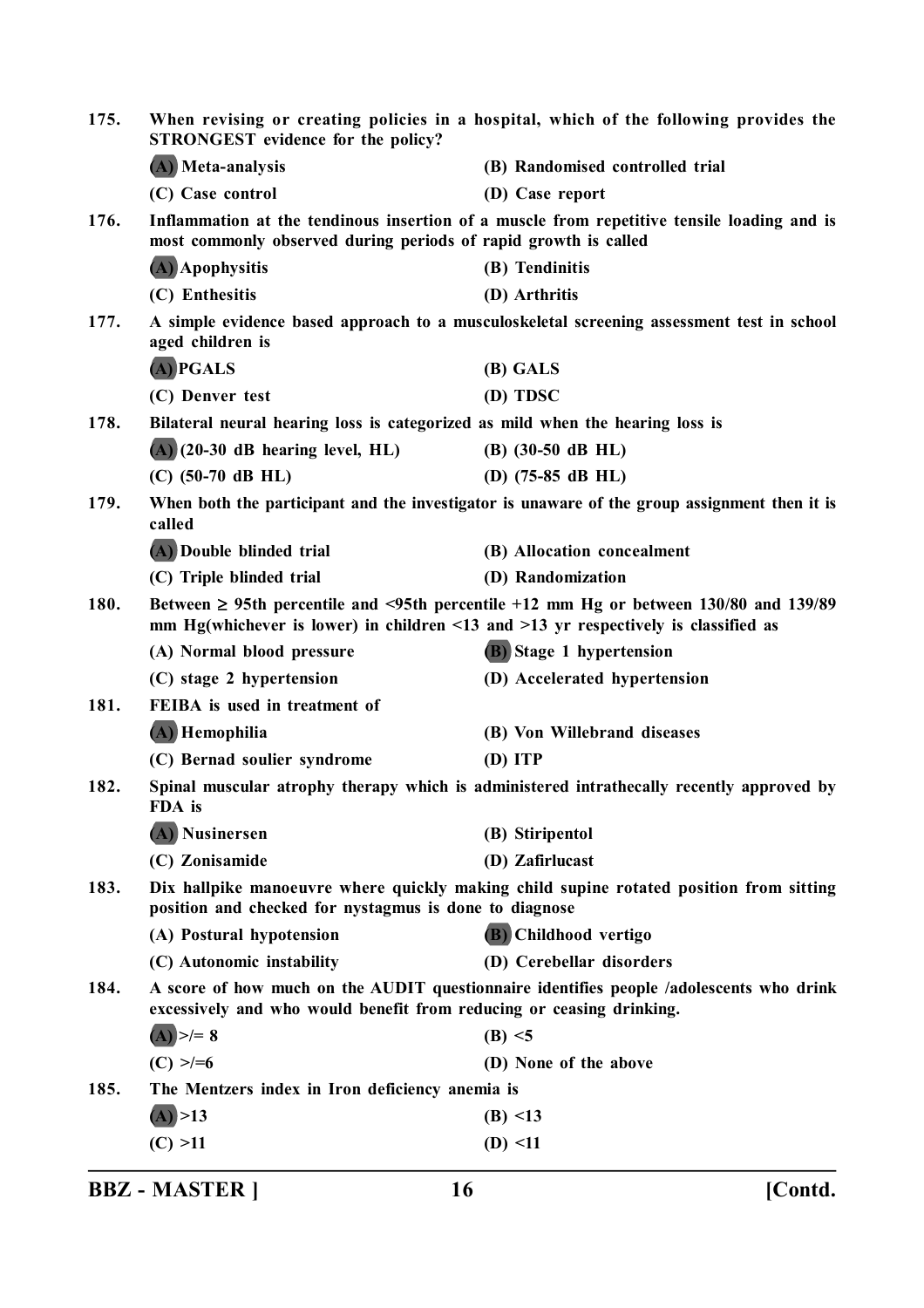| 186. | CH50 activity is a screening test in which of the following                                                                                                                                              |                                            |  |
|------|----------------------------------------------------------------------------------------------------------------------------------------------------------------------------------------------------------|--------------------------------------------|--|
|      | (A) Screening Tests for Phagocytic Cell Defects                                                                                                                                                          |                                            |  |
|      | <b>(B)</b> Screening Test for Complement Deficiency                                                                                                                                                      |                                            |  |
|      | (C) Screening Tests for T-Cell Defects                                                                                                                                                                   |                                            |  |
|      | (D) Screening Tests for B-Cell Defects                                                                                                                                                                   |                                            |  |
| 187. | The formula for normal bladder capacity in children(ml)                                                                                                                                                  |                                            |  |
|      | (A) Age in $yrs + 30$                                                                                                                                                                                    | <b>(B)</b> 30 + (age in years $\times$ 30) |  |
|      | (C) Age in years $\times$ 30                                                                                                                                                                             | (D) $20 + (age in years \times 20)$        |  |
| 188. | The minimum number of bacilli required for detection in X pert MTB test/RIF ultra                                                                                                                        |                                            |  |
|      | (A) 16 bacilli per ml sputum                                                                                                                                                                             | (B) 131 bacilli per ml sputum              |  |
|      | (C) 61 bacilli per ml sputum                                                                                                                                                                             | (D) None of the above                      |  |
| 189. | Children with sickle cell anemia with an elevated time averaged mean maximum (TAMM)<br>blood flow velocity how much are at increased risk for a cerebrovascular event.                                   |                                            |  |
|      | $(A)$ >200 cm/sec                                                                                                                                                                                        | $(B)$ <150 cm/sec                          |  |
|      | $(C) > 180$ cm/sec                                                                                                                                                                                       | (D) $>100$ cm/sec                          |  |
| 190. | The more common is an acute, fulminant that occurs in previously healthy children and<br>young adults and usually fatal primary amebic meningoencephalitis (PAM) caused by which<br>organism             |                                            |  |
|      | (A) Acanthamoeba                                                                                                                                                                                         | (B) Balamuthia,                            |  |
|      | (C) Sappinia                                                                                                                                                                                             | (D) Naegleria fowleri                      |  |
| 191. | The mechanism of action of Zanamivir is                                                                                                                                                                  |                                            |  |
|      | (A) M2 inhibitors                                                                                                                                                                                        | <b>(B)</b> Neuraminidase inhibitors        |  |
|      | (C) Leukotriene inhibitors                                                                                                                                                                               | (D) Beta lactase inhibitor                 |  |
| 192. | The nuclear medicine useful in both diagnosis and treatment of neuroblastoma is                                                                                                                          |                                            |  |
|      | $(A) I - 131$                                                                                                                                                                                            | $(B)$ 131 I - MIBG                         |  |
|      | $(C)$ Iridium - 192                                                                                                                                                                                      | (D) All of the above                       |  |
| 193. | The lemon sign, noted on antenatal imaging, is a feature when there appears to be an<br>indentation of the frontal bone (depicting that of a lemon), is classically seen as a sign of<br>a which disease |                                            |  |
|      | (A) Chiari II malformation                                                                                                                                                                               | (B) Absence corpus callosum                |  |
|      | (C) Down syndrome                                                                                                                                                                                        | (D) Fetal hydronephrosis                   |  |
| 194. | Cobb s angle of how much is significant for referral for surgery in children more than 10 yrs                                                                                                            |                                            |  |
|      | $(A) > 5$ degrees                                                                                                                                                                                        | $(B)$ <10 degrees                          |  |
|      | $(C) > 7$ degrees                                                                                                                                                                                        | $(D)$ >10 degrees                          |  |
| 195. | Ivacaftor is the new generation used for treatment of which disease                                                                                                                                      |                                            |  |
|      | (A) Ciliary dyskinesia                                                                                                                                                                                   | <b>(B)</b> Cystic fibrosis                 |  |
|      | (C) Congenital pneumonia                                                                                                                                                                                 | (D) CGD                                    |  |
| 196. | 'Eye of the tiger' is a MRI sign of which of the following disorders                                                                                                                                     |                                            |  |
|      | (A) Hallervorden spatz disease                                                                                                                                                                           | (B) Wilson s disease                       |  |
|      | (C) Aicardi syndrome                                                                                                                                                                                     | (D) ADEM                                   |  |
|      |                                                                                                                                                                                                          |                                            |  |

**BBZ - MASTER ] 17 P.T.O.**